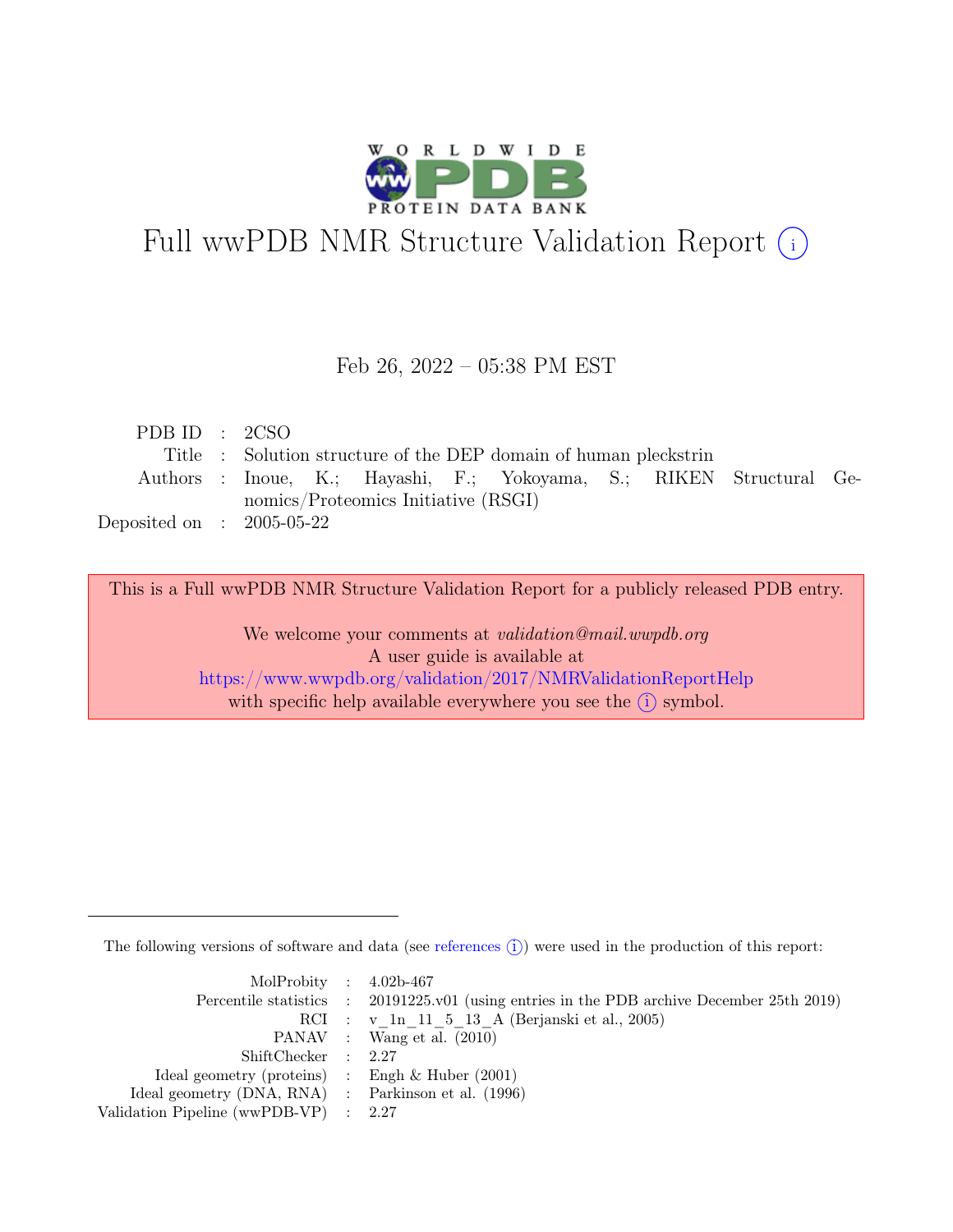# 1 Overall quality at a glance  $(i)$

The following experimental techniques were used to determine the structure: SOLUTION NMR

The overall completeness of chemical shifts assignment was not calculated.

Percentile scores (ranging between 0-100) for global validation metrics of the entry are shown in the following graphic. The table shows the number of entries on which the scores are based.



| Metric.               | Whole archive | NMR archive   |  |  |
|-----------------------|---------------|---------------|--|--|
|                       | $(\#Entries)$ | $(\#Entries)$ |  |  |
| Clashscore            | 158937        | 12864         |  |  |
| Ramachandran outliers | 154571        | 11451         |  |  |
| Sidechain outliers    | 154315        | 11428         |  |  |

The table below summarises the geometric issues observed across the polymeric chains and their fit to the experimental data. The red, orange, yellow and green segments indicate the fraction of residues that contain outliers for  $>=$  3, 2, 1 and 0 types of geometric quality criteria. A cyan segment indicates the fraction of residues that are not part of the well-defined cores, and a grey segment represents the fraction of residues that are not modelled. The numeric value for each fraction is indicated below the corresponding segment, with a dot representing fractions  $\langle=5\%$ 

| Mol | Chain | Length      | Quality of chain |     |  |  |     |  |
|-----|-------|-------------|------------------|-----|--|--|-----|--|
|     |       | າ ດາ<br>⊥∠⊣ | 61%              | 21% |  |  | 17% |  |

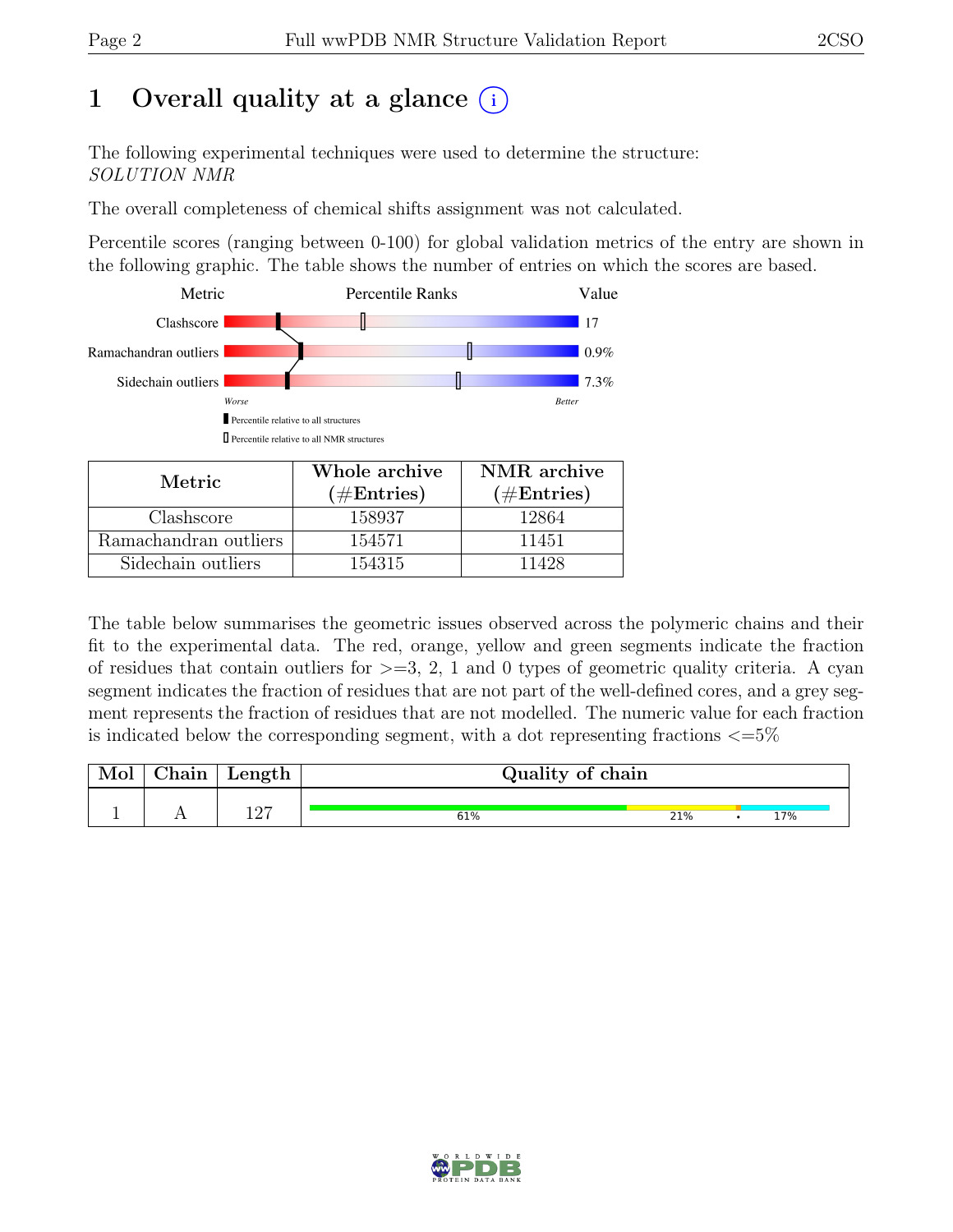# 2 Ensemble composition and analysis  $(i)$

This entry contains 20 models. Model 16 is the overall representative, medoid model (most similar to other models). The authors have identified model 1 as representative, based on the following criterion: lowest energy.

The following residues are included in the computation of the global validation metrics.

| Well-defined (core) protein residues |                                           |              |                                    |    |  |  |
|--------------------------------------|-------------------------------------------|--------------|------------------------------------|----|--|--|
|                                      | Well-defined core   Residue range (total) |              | Backbone RMSD $(A)$   Medoid model |    |  |  |
|                                      | $A:11-A:94$ ,                             | $A:99-A:119$ | $\rm 0.27$                         | Tb |  |  |
|                                      | $^{\prime}105$ ,                          |              |                                    |    |  |  |

Ill-defined regions of proteins are excluded from the global statistics.

Ligands and non-protein polymers are included in the analysis.

The models can be grouped into 4 clusters and 7 single-model clusters were found.

| Cluster number                                       | Models            |
|------------------------------------------------------|-------------------|
|                                                      | 8, 10, 14, 16, 17 |
|                                                      | 2, 3, 4, 6        |
|                                                      | 13, 19            |
|                                                      | 12, 15            |
| Single-model clusters $\vert$ 1; 5; 7; 9; 11; 18; 20 |                   |

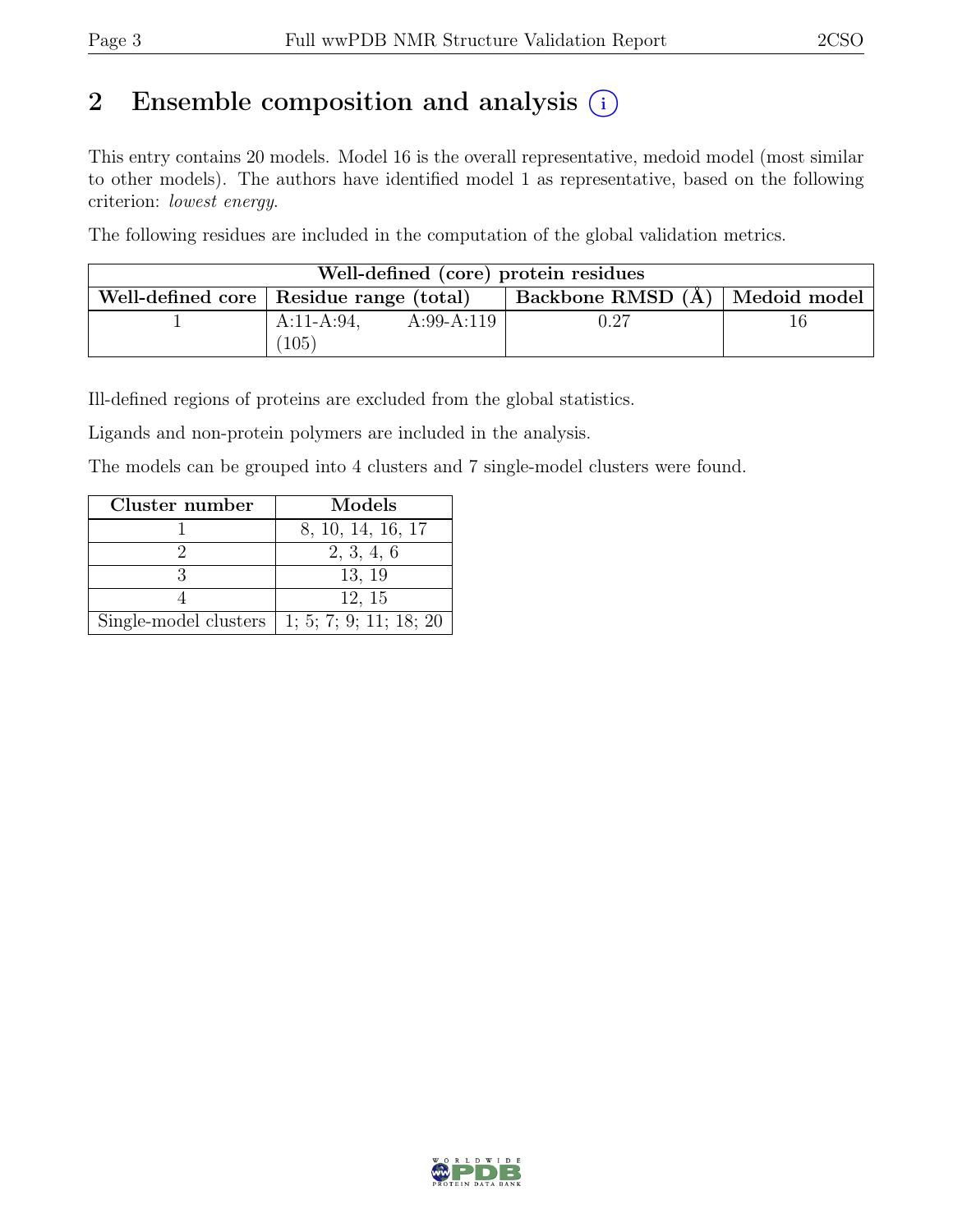## 3 Entry composition  $(i)$

There is only 1 type of molecule in this entry. The entry contains 1893 atoms, of which 923 are hydrogens and 0 are deuteriums.

• Molecule 1 is a protein called Pleckstrin.

| Mol | Chain   Residues |                | $\rm{Atoms}$ |     |     |     |  | <b>Trace</b> |
|-----|------------------|----------------|--------------|-----|-----|-----|--|--------------|
|     | າ ດາ             | $_{\rm Total}$ |              |     |     |     |  |              |
|     | <b>I</b> 4 .     | 1893           | 604          | 923 | 161 | 199 |  |              |

There are 13 discrepancies between the modelled and reference sequences:

| Chain | Residue        | Modelled   | Actual | Comment          | Reference         |
|-------|----------------|------------|--------|------------------|-------------------|
| A     | 1              | <b>GLY</b> |        | cloning artifact | <b>UNP P08567</b> |
| A     | $\overline{2}$ | <b>SER</b> |        | cloning artifact | <b>UNP P08567</b> |
| A     | 3              | <b>SER</b> |        | cloning artifact | <b>UNP P08567</b> |
| A     | 4              | <b>GLY</b> |        | cloning artifact | <b>UNP P08567</b> |
| А     | 5              | <b>SER</b> |        | cloning artifact | <b>UNP P08567</b> |
| A     | 6              | <b>SER</b> |        | cloning artifact | <b>UNP P08567</b> |
| A     | 7              | <b>GLY</b> |        | cloning artifact | <b>UNP P08567</b> |
| A     | 122            | <b>SER</b> |        | cloning artifact | <b>UNP P08567</b> |
| A     | 123            | <b>GLY</b> |        | cloning artifact | <b>UNP P08567</b> |
| A     | 124            | <b>PRO</b> |        | cloning artifact | <b>UNP P08567</b> |
| А     | 125            | <b>SER</b> |        | cloning artifact | <b>UNP P08567</b> |
| A     | 126            | <b>SER</b> |        | cloning artifact | <b>UNP P08567</b> |
| А     | 127            | GLY        |        | cloning artifact | <b>UNP P08567</b> |

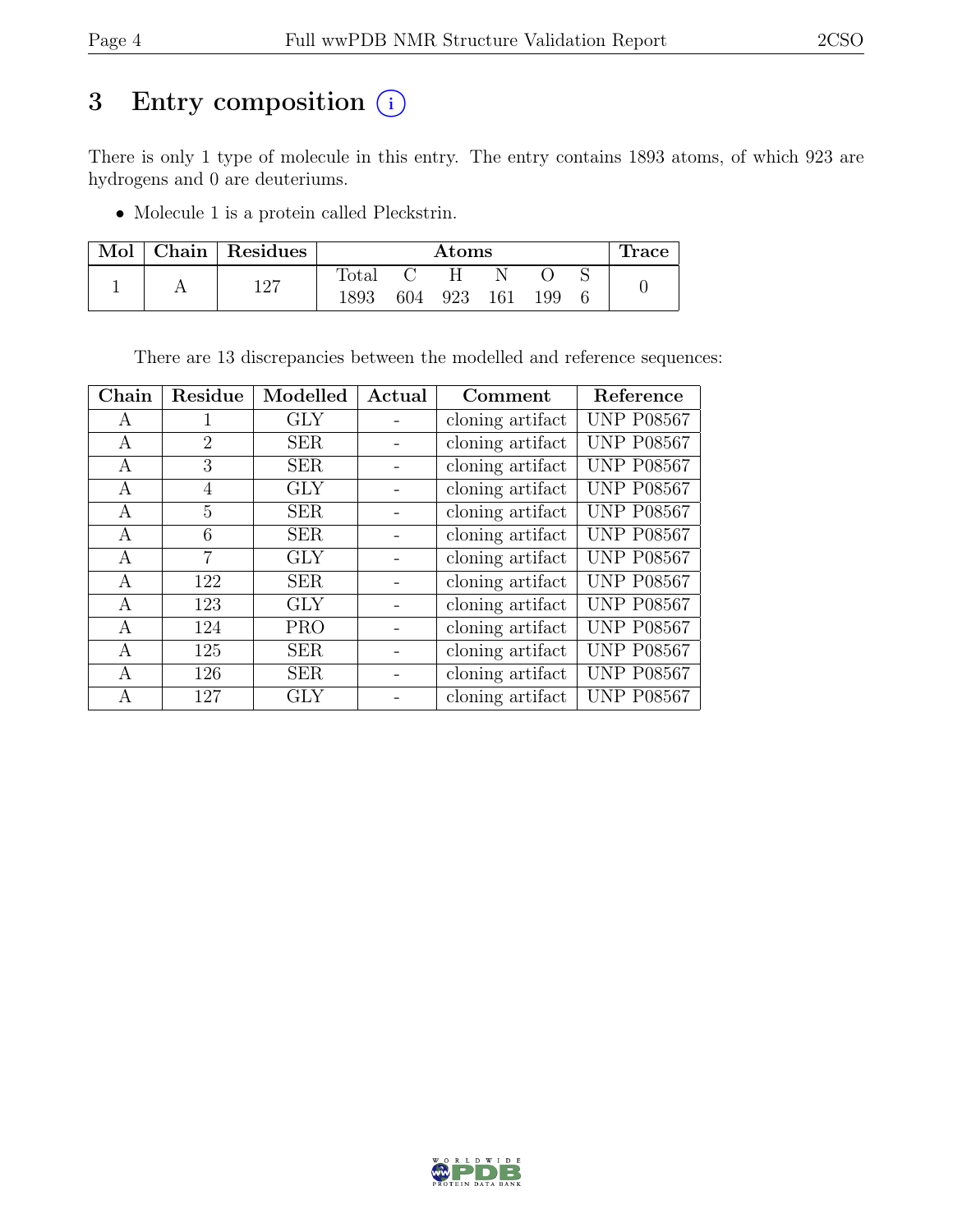# 4 Residue-property plots (i)

## <span id="page-4-0"></span>4.1 Average score per residue in the NMR ensemble

These plots are provided for all protein, RNA, DNA and oligosaccharide chains in the entry. The first graphic is the same as shown in the summary in section 1 of this report. The second graphic shows the sequence where residues are colour-coded according to the number of geometric quality criteria for which they contain at least one outlier:  $green = 0$ ,  $yellow = 1$ ,  $orange = 2$  and  $red =$ 3 or more. Stretches of 2 or more consecutive residues without any outliers are shown as green connectors. Residues which are classified as ill-defined in the NMR ensemble, are shown in cyan with an underline colour-coded according to the previous scheme. Residues which were present in the experimental sample, but not modelled in the final structure are shown in grey.

• Molecule 1: Pleckstrin



## 4.2 Scores per residue for each member of the ensemble

Colouring as in section [4.1](#page-4-0) above.

#### 4.2.1 Score per residue for model 1

Chain A:  $52%$ 27% **17%** I10 I16 D17  $\frac{8}{11}$  $\frac{1}{2}$  $\frac{20}{2}$  $\frac{1}{2}$  $\frac{22}{2}$  $\frac{23}{2}$  $\frac{3}{2}$ M25 K26  $\frac{80}{20}$  $\frac{51}{1}$  $\frac{2}{2}$  $\frac{3}{2}$  $\frac{24}{12}$  $\frac{135}{2}$ N45  $\frac{8}{3}$  $\frac{1}{2}$  $\frac{154}{2}$ D55  $\frac{8}{10}$  $\frac{3}{2}$  $\frac{4}{10}$ N65  $\frac{1}{2}$  $\frac{1}{3}$ L76  $\overline{\mathbf{z}}$ Y81  $\frac{2}{3}$  $\frac{3}{8}$  $\frac{8}{2}$ 84<br>91 G95 T96 A97  $\frac{8}{2}$ 5 SSS 5 SSS R8  $\mathbf{g}$ S114 P124 P100 F101  $L102$ D103 A107 F108 Y109 Y110 G115 F116 F117 E120 N121 S122 G123 S125 S126 G127  $\frac{8}{2}$ 

## 4.2.2 Score per residue for model 2

• Molecule 1: Pleckstrin



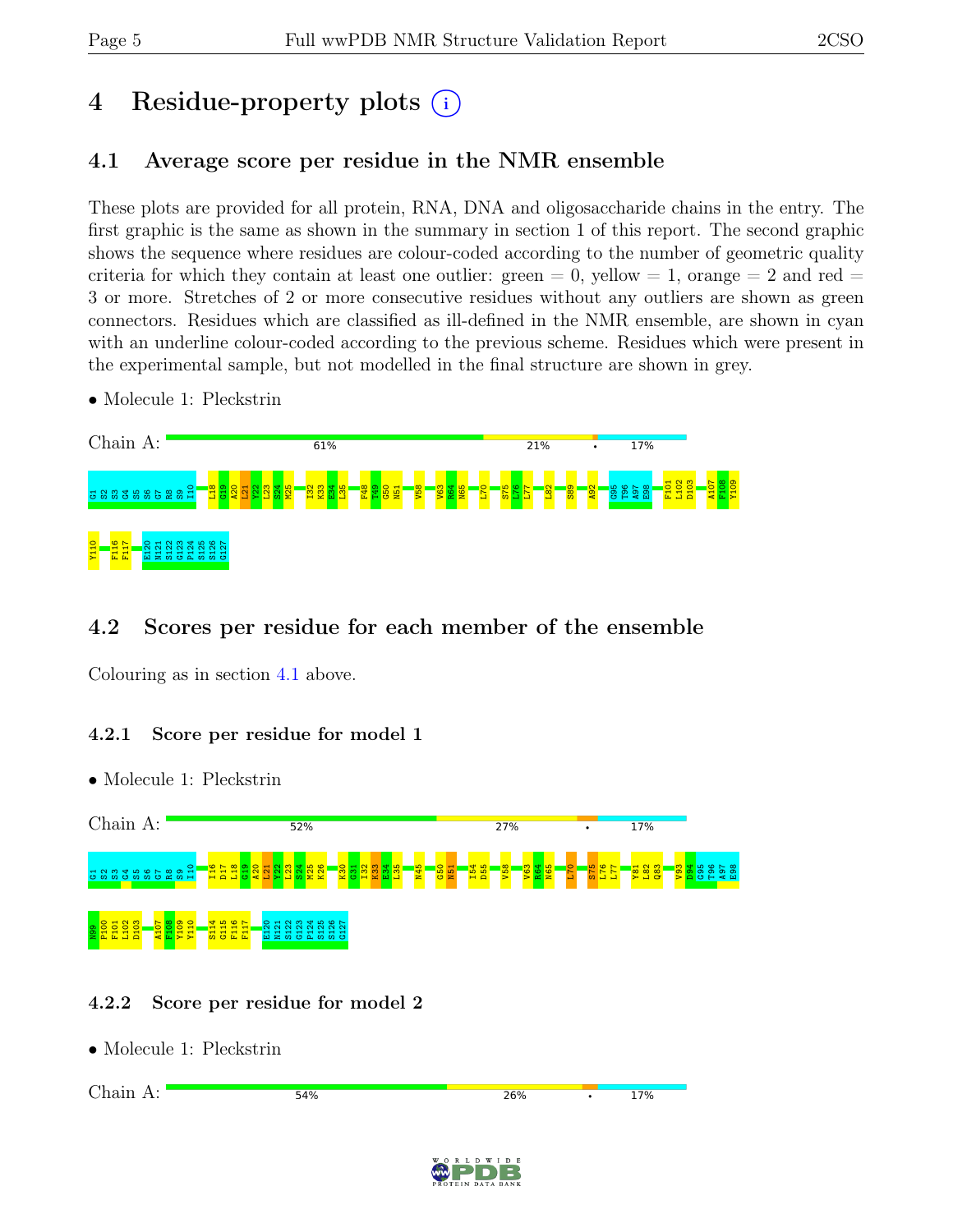# 5 S3G 5 S3G5 S2G T3 L31 L31 L31 L32 L32 T52 L32 K39 S91 S42 E40 L32 L77 L32 L77 L82 L77 L82 L77 L82 L77 L82 S A97 E98 N99 P100 F101 L102 D103 Y109 D113 F116 F117 E120 N121 S122 G123 P124 S125 S126 G127

#### 4.2.3 Score per residue for model 3

• Molecule 1: Pleckstrin



#### 4.2.4 Score per residue for model 4

• Molecule 1: Pleckstrin



#### 4.2.5 Score per residue for model 5

• Molecule 1: Pleckstrin



#### 4.2.6 Score per residue for model 6

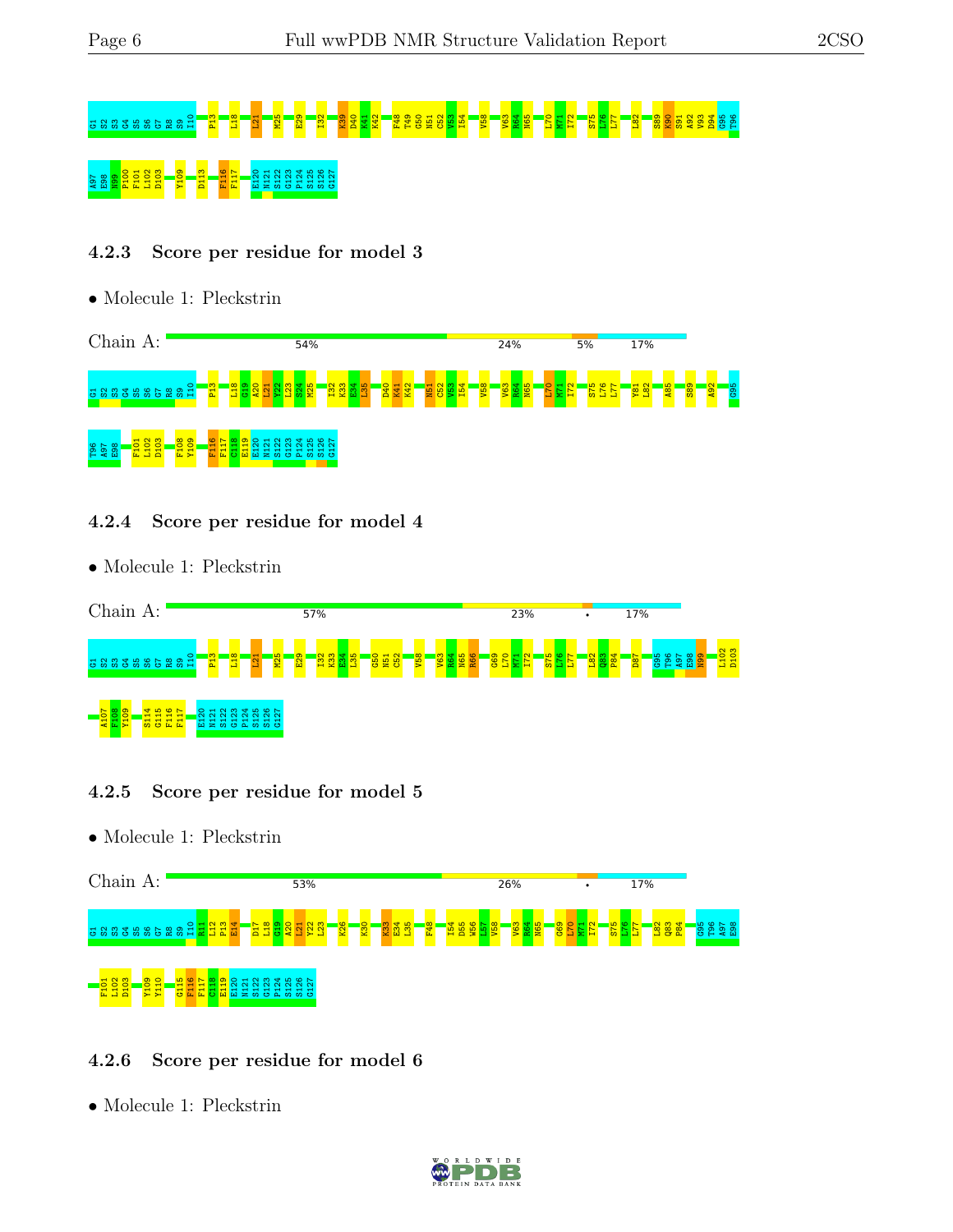

#### 4.2.7 Score per residue for model 7

• Molecule 1: Pleckstrin



#### 4.2.8 Score per residue for model 8

• Molecule 1: Pleckstrin



#### 4.2.9 Score per residue for model 9



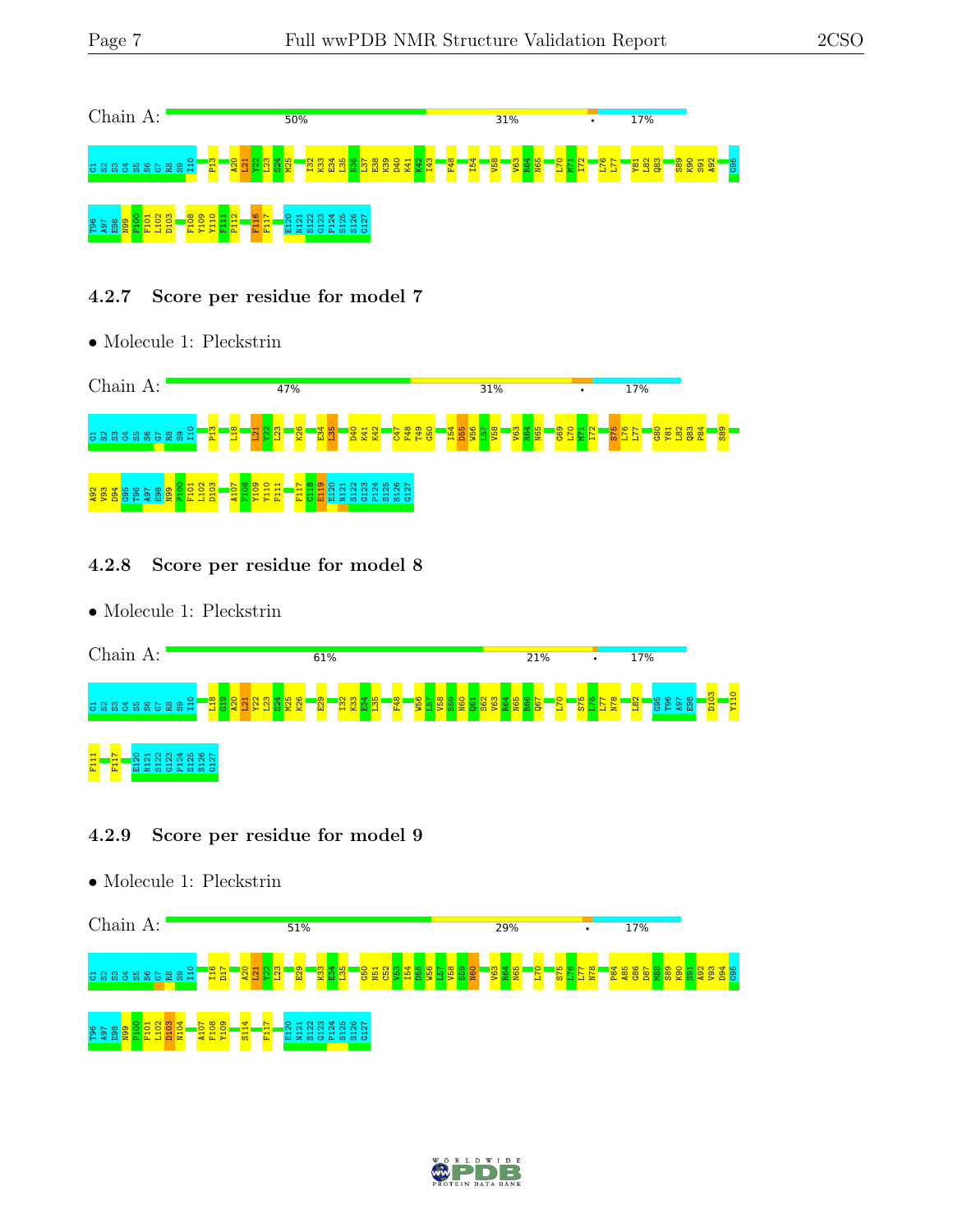Y109

#### 4.2.10 Score per residue for model 10

• Molecule 1: Pleckstrin



#### 4.2.11 Score per residue for model 11

• Molecule 1: Pleckstrin



#### 4.2.12 Score per residue for model 12

• Molecule 1: Pleckstrin

• Molecule 1: Pleckstrin



#### 4.2.13 Score per residue for model 13

Chain A: 59% 21% **17%** D103 N104 P105 D106 A107 F108 I10  $\frac{20}{4}$  $\frac{1}{2}$  $\frac{22}{2}$  $\frac{23}{1}$  $\frac{29}{2}$  $\frac{88}{2}$ I43  $F44$ N45 H46 T49  $\frac{60}{10}$  $\frac{1}{2}$  $\frac{1}{2}$  $\frac{1}{2}$ N65  $\frac{1}{2}$ S75  $\frac{18}{11}$  $\overline{\mathbf{z}}$  $\frac{182}{1}$  $\frac{28}{3}$  $\frac{89}{2}$  $\frac{92}{2}$  $\frac{93}{2}$ D94 ទី ខ្ញុំ ខ្ញុំ<br>ខេត្ត  $\frac{8}{2}$ 5 S S S S S S S S အ္က Y110 S114  $\frac{45}{2}$ F116 F117 E120 S122 G123 P124 S125 S126 G127N121

 $I$   $D$   $E$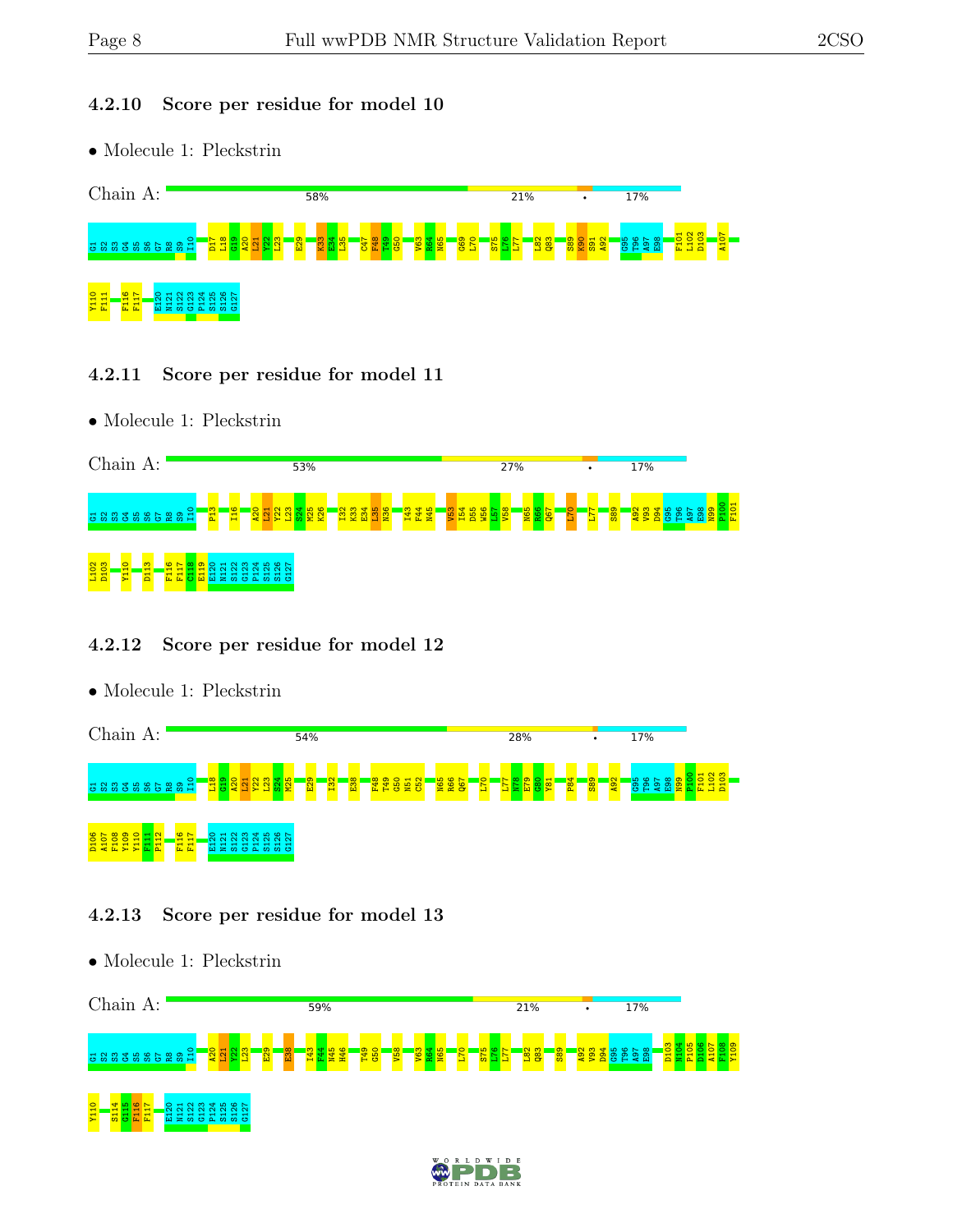#### 4.2.14 Score per residue for model 14

• Molecule 1: Pleckstrin



#### 4.2.15 Score per residue for model 15

• Molecule 1: Pleckstrin



#### 4.2.16 Score per residue for model 16 (medoid)

• Molecule 1: Pleckstrin



#### 4.2.17 Score per residue for model 17

- Chain A: 55% 24% 17% I10  $\frac{18}{1}$ M25  $\frac{29}{2}$  $\frac{32}{2}$  $\frac{33}{2}$  $\frac{84}{1}$  $\frac{135}{25}$ N45 F48  $\frac{1}{2}$  $\frac{6}{3}$  $\frac{52}{2}$  $\frac{1}{2}$  $\frac{1}{2}$ N65  $\frac{69}{5}$  $\frac{1}{2}$ A73  $\frac{8}{4}$ S75  $\frac{12}{11}$  $\overline{\mathbb{Z}}$  $\frac{182}{1}$  $\frac{1}{8}$  $\frac{88}{2}$  $\frac{92}{2}$  $\frac{8}{2}$ D94 G95 T96 A97  $\frac{8}{2}$  $\frac{8}{2}$  $\Xi$ K41 N51  $33585$ R8  $\mathbf{g}^-$ P100 F101  $\frac{102}{1}$ D103 D106 A107 F108 Y109 Y110 F111 F116 F117 E120 N121 S122 G123 P124 S125 S126 G127
- Molecule 1: Pleckstrin

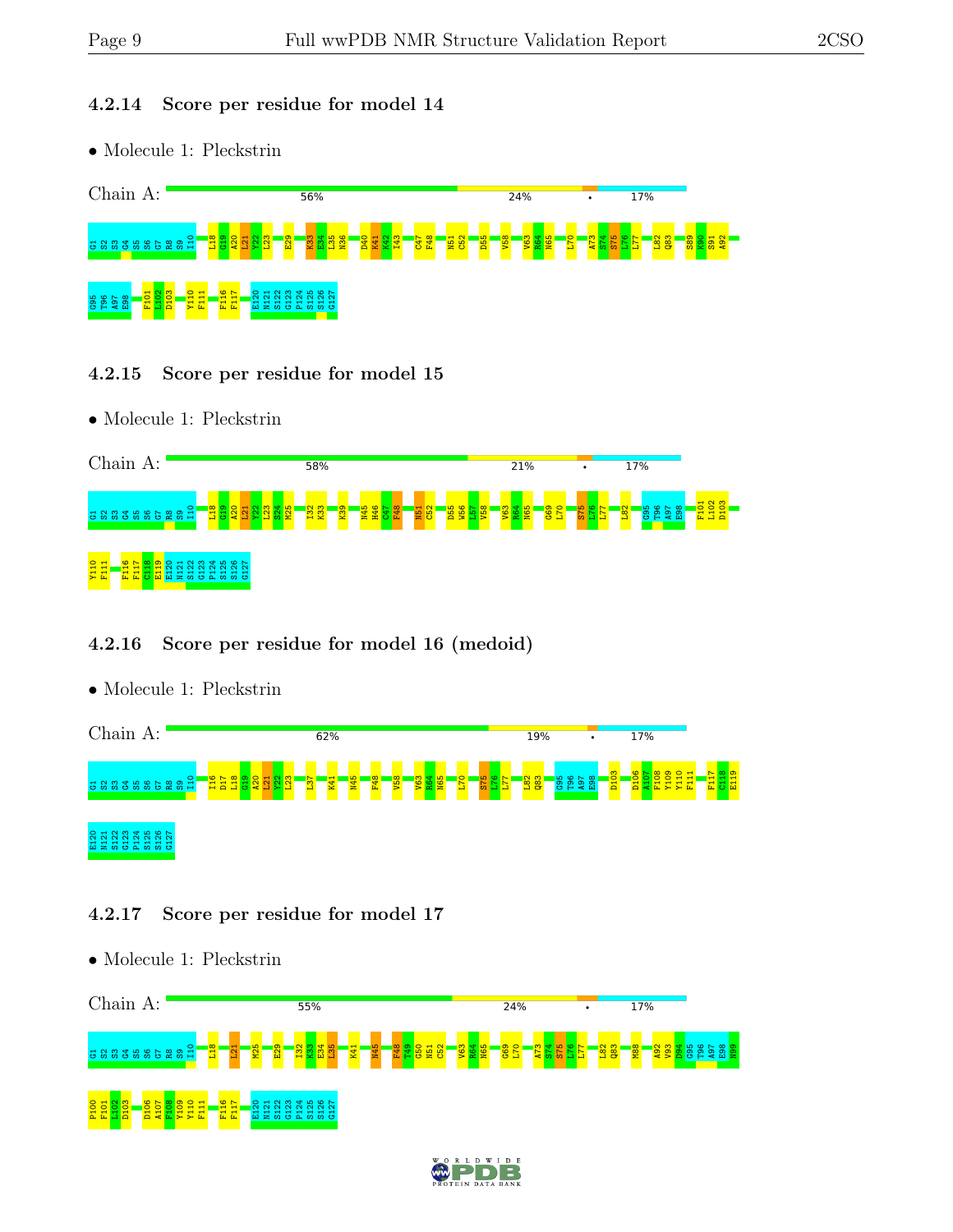#### 4.2.18 Score per residue for model 18

• Molecule 1: Pleckstrin



#### 4.2.19 Score per residue for model 19

• Molecule 1: Pleckstrin



#### 4.2.20 Score per residue for model 20



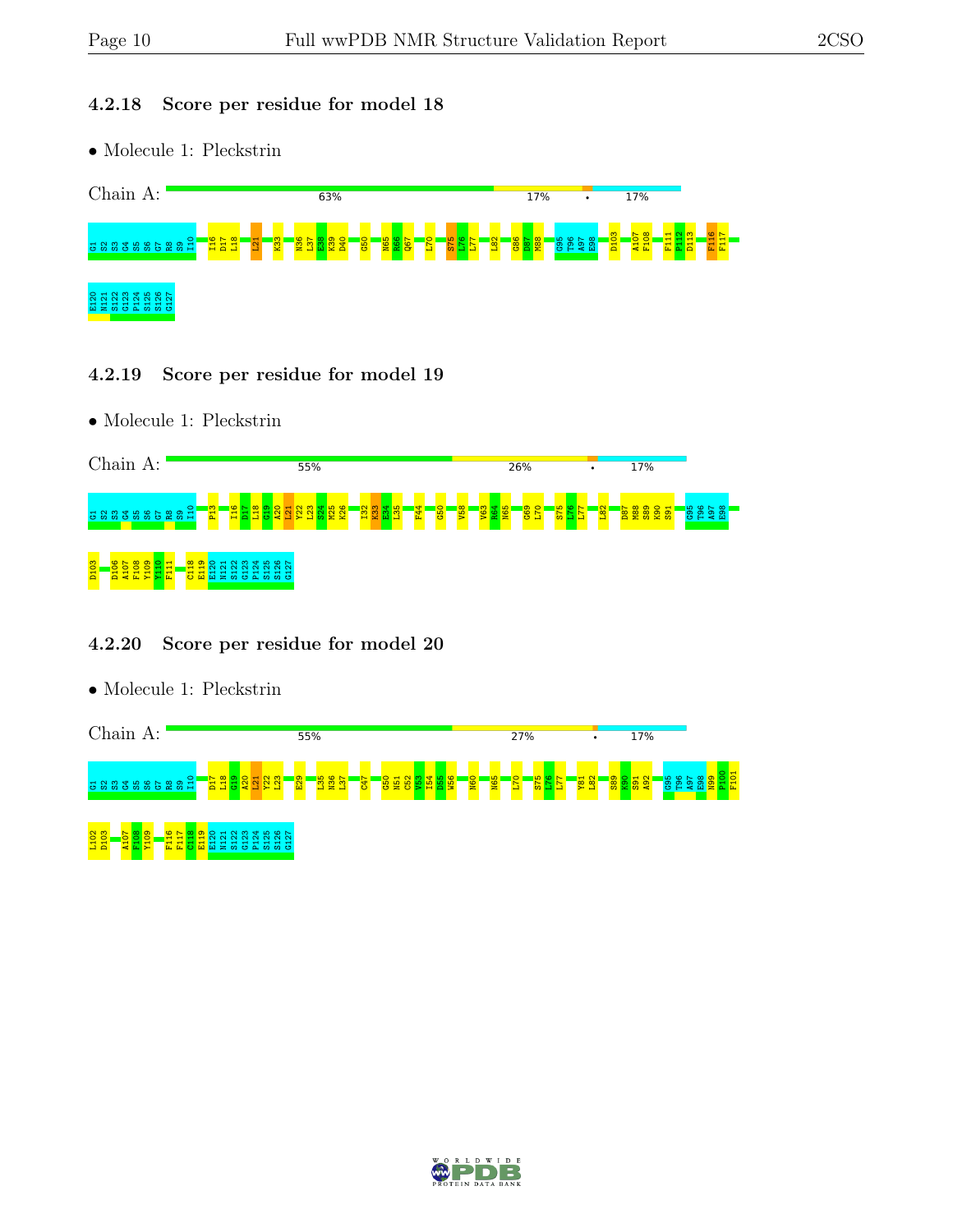# 5 Refinement protocol and experimental data overview  $(i)$

The models were refined using the following method: torsion angle dynamics.

Of the 100 calculated structures, 20 were deposited, based on the following criterion: target function, structures with the lowest energy, structures with the least restraint violations.

The following table shows the software used for structure solution, optimisation and refinement.

| Software name   Classification |                                         | Version |
|--------------------------------|-----------------------------------------|---------|
| <b>CYANA</b>                   | structure solution $\vert 2.0.17 \vert$ |         |
| <b>CYANA</b>                   | refinement                              | 2.0.17  |

No chemical shift data was provided.

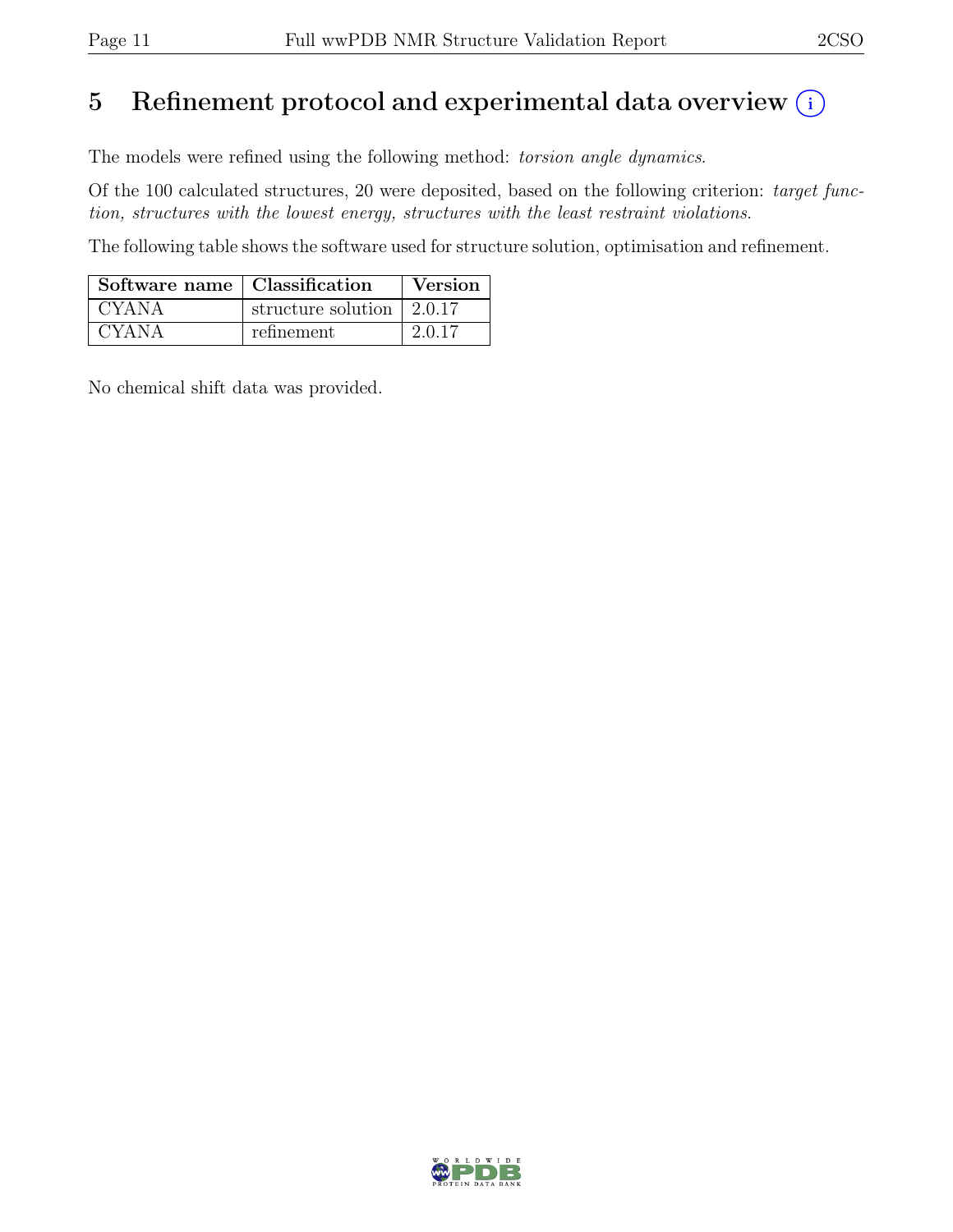# 6 Model quality  $(i)$

## 6.1 Standard geometry  $(i)$

There are no covalent bond-length or bond-angle outliers.

There are no bond-length outliers.

There are no bond-angle outliers.

There are no chirality outliers.

There are no planarity outliers.

### 6.2 Too-close contacts  $(i)$

In the following table, the Non-H and H(model) columns list the number of non-hydrogen atoms and hydrogen atoms in each chain respectively. The H(added) column lists the number of hydrogen atoms added and optimized by MolProbity. The Clashes column lists the number of clashes averaged over the ensemble.

|     |     |       | Mol   Chain   Non-H   H(model)   H(added)   Clashes |       |     |
|-----|-----|-------|-----------------------------------------------------|-------|-----|
|     |     | 834   | 804                                                 | 803   |     |
| All | All | 16680 | 16080                                               | 16060 | 543 |

The all-atom clashscore is defined as the number of clashes found per 1000 atoms (including hydrogen atoms). The all-atom clashscore for this structure is 17.

| $\rm{Atom}\textrm{-}1$ | Atom-2             | $Clash(\AA)$ | $Distance(\AA)$ | Models         |                |  |
|------------------------|--------------------|--------------|-----------------|----------------|----------------|--|
|                        |                    |              |                 | Worst          | Total          |  |
| 1: A: 33: LYS: NZ      | 1:A:35:LEU:HD21    | 0.90         | 1.81            | 1              | $\overline{2}$ |  |
| 1:A:77:LEU:HD23        | 1: A:82:LEU:O      | 0.84         | 1.73            | 8              | 17             |  |
| 1: A:58: VAL: HG22     | 1: A:63: VAL: HG23 | 0.76         | 1.55            | 5              | 14             |  |
| 1: A:34: GLU:O         | 1:A:35:LEU:HD13    | 0.76         | 1.81            | $\overline{7}$ | 3              |  |
| 1:A:77:LEU:HD11        | 1: A:109: TYR: CE1 | 0.75         | 2.15            | 4              | 10             |  |
| 1:A:35:LEU:HD22        | 1: A:35:LEU: N     | 0.71         | 2.00            | 7              | 5              |  |
| 1: A: 33: LYS: HZ3     | 1:A:35:LEU:HD21    | 0.70         | 1.46            | $\mathbf{1}$   | $\mathbf{1}$   |  |
| 1: A:54: ILE: HD11     | 1:A:101:PHE:CE2    | 0.69         | 2.22            | 6              | 9              |  |
| 1:A:85:ALA:HB3         | 1:A:108:PHE:HB2    | 0.68         | 1.64            | 3              | $\overline{2}$ |  |
| 1:A:13:PRO:HG3         | 1:A:72:ILE:HD11    | 0.67         | 1.65            | $\overline{7}$ | 6              |  |
| 1:A:20:ALA:HA          | 1:A:23:LEU:HD12    | 0.64         | 1.69            | 3              | 15             |  |
| 1:A:58:VAL:HG22        | 1: A:63: VAL:CG2   | 0.63         | 2.23            | $\overline{4}$ | 9              |  |
| 1:A:21:LEU:CD1         | 1: A:21:LEU:C      | 0.60         | 2.69            | $\overline{7}$ | 18             |  |
| 1: A:45: ASN: CG       | 1:A:117:PHE:CZ     | 0.60         | 2.75            | 16             | $\overline{4}$ |  |

All unique clashes are listed below, sorted by their clash magnitude.

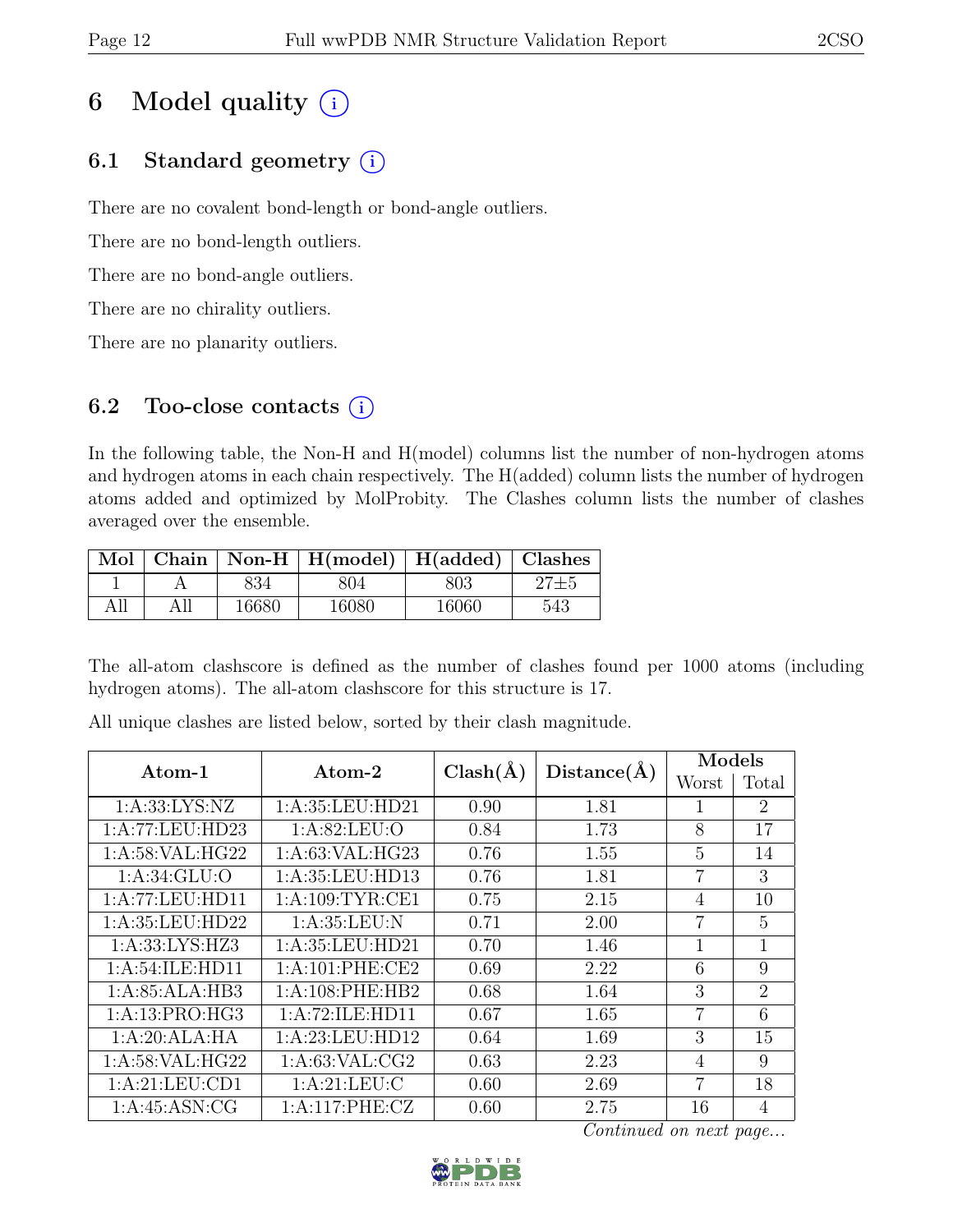| Continuea from previous page |                     |              |                   | <b>Models</b>  |                 |  |
|------------------------------|---------------------|--------------|-------------------|----------------|-----------------|--|
| Atom-1                       | Atom-2              | $Clash(\AA)$ | Distance(A)       | Worst          | Total           |  |
| 1: A:21: LEU: C              | 1:A:21:LEU:CD1      | 0.60         | 2.70              | $\overline{4}$ | $\overline{2}$  |  |
| 1:A:56:TRP:CZ2               | 1: A:60: ASN:ND2    | 0.60         | 2.70              | 20             | $\overline{1}$  |  |
| 1: A:56:TRP:CE3              | 1: A:60: ASN:OD1    | 0.59         | 2.55              | 9              | $\mathbf 1$     |  |
| 1:A:58:VAL:HG11              | 1:A:66:ARG:NH2      | 0.59         | 2.13              | $\overline{4}$ | $\overline{1}$  |  |
| 1: A:36: ASN:ND2             | 1:A:45:ASN:ND2      | 0.59         | 2.50              | 11             | $\mathbf{1}$    |  |
| 1: A:34: GLU: C              | 1:A:35:LEU:HD22     | 0.59         | 2.17              | $\overline{7}$ | $\overline{3}$  |  |
| 1:A:117:PHE:CD1              | 1:A:117:PHE:O       | 0.58         | 2.55              | $\overline{7}$ | 11              |  |
| 1: A:56:TRP: CZ2             | 1: A:60: ASN:OD1    | 0.58         | 2.55              | 8              | $\mathbf{1}$    |  |
| 1:A:48:PHE:CZ                | 1: A: 109: TYR: O   | 0.58         | 2.56              | 12             | $\mathbf{1}$    |  |
| 1:A:93:VAL:HG12              | 1:A:100:PRO:HB2     | 0.58         | 1.74              | $\mathbf{1}$   | $\mathfrak{Z}$  |  |
| 1:A:48:PHE:CE1               | 1: A: 109: TYR: O   | 0.58         | $2.56\,$          | $\overline{6}$ | $\overline{3}$  |  |
| 1:A:117:PHE:O                | 1:A:117:PHE:CD1     | 0.58         | 2.57              | 18             | $\overline{2}$  |  |
| 1: A:47: CYS:SG              | 1: A:116: PHE:CD1   | 0.57         | 2.98              | 14             | $\overline{2}$  |  |
| 1: A: 33: LYS: CE            | 1:A:35:LEU:HD21     | 0.56         | 2.31              | $\overline{5}$ | $\overline{4}$  |  |
| 1:A:23:LEU:HD23              | 1: A:26: LYS:NZ     | 0.56         | 2.16              | $\mathbf{1}$   | $\overline{1}$  |  |
| 1:A:18:LEU:HD11              | 1:A:75:SER:HB2      | 0.55         | 1.78              | $\overline{4}$ | 14              |  |
| 1:A:33:LYS:HE2               | 1:A:35:LEU:HD21     | 0.55         | 1.78              | $\overline{3}$ | $\overline{2}$  |  |
| 1:A:13:PRO:CG                | 1:A:72:ILE:HD11     | 0.54         | 2.32              | $\,6$          | $\overline{3}$  |  |
| 1:A:117:PHE:O                | 1:A:117:PHE:CG      | 0.54         | 2.60              | $\overline{7}$ | $\overline{7}$  |  |
| 1: A:56:TRP:CH2              | 1: A:60: ASN:OD1    | 0.54         | 2.60              | $8\,$          | $\mathbf{1}$    |  |
| 1: A:21: LEU: C              | 1:A:21:LEU:HD12     | 0.54         | 2.24              | 15             | $\overline{20}$ |  |
| 1:A:56:TRP:CE2               | 1: A:60: ASN:ND2    | 0.54         | 2.76              | 20             | $\mathbf{1}$    |  |
| 1:A:33:LYS:HE3               | 1:A:35:LEU:HD21     | 0.53         | 1.80              | 10             | $\overline{3}$  |  |
| 1: A:106: ASP:O              | 1: A:108: PHE:CE1   | 0.53         | 2.62              | 12             | $\overline{2}$  |  |
| 1:A:92:ALA:CB                | 1:A:102:LEU:HD11    | 0.53         | 2.34              | 9              | $\mathbf{1}$    |  |
| 1:A:117:PHE:CG               | 1:A:117:PHE:O       | 0.52         | 2.62              | $\overline{2}$ | $\overline{2}$  |  |
| 1:A:51:ASN:CG                | 1:A:52:CYS:N        | 0.52         | 2.63              | $\overline{3}$ | $\overline{2}$  |  |
| 1:A:36:ASN:OD1               | 1:A:43:ILE:HG23     | 0.52         | $\overline{2}.04$ | 14             | $\overline{1}$  |  |
| 1:A:45:ASN:CB                | 1:A:117:PHE:CE2     | 0.52         | 2.92              | $\mathbf{1}$   | 1               |  |
| 1: A:45: ASN: CG             | 1:A:117:PHE:CE2     | 0.52         | 2.83              | $\mathbf{1}$   | $\mathbf{1}$    |  |
| 1: A:83: GLN:HB2             | 1: A:110: TYR: CE1  | 0.51         | 2.40              | $\mathbf{1}$   | $\overline{5}$  |  |
| 1:A:77:LEU:HD23              | 1: A:82:LEU: C      | 0.51         | 2.25              | $\overline{2}$ | 3               |  |
| 1: A:108: PHE:O              | 1: A: 109: TYR: CG  | 0.51         | 2.63              | 12             | 3               |  |
| 1:A:36:ASN:OD1               | 1:A:43:ILE:HG22     | 0.51         | 2.05              | 11             | $\mathbf{1}$    |  |
| $1:A:106:AS\overline{P:O}$   | 1: A:108: PHE:CD1   | 0.51         | 2.63              | 19             | $\mathbf{1}$    |  |
| 1:A:21:LEU:CD1               | 1: A:21: LEU:O      | 0.51         | 2.59              | $\overline{4}$ | 20              |  |
| 1: A:116: PHE:CG             | 1:A:117:PHE:N       | 0.51         | 2.78              | 18             | $\overline{5}$  |  |
| 1:A:117:PHE:CD1              | 1:A:117:PHE:C       | 0.51         | 2.84              | 16             | $9\phantom{.}$  |  |
| 1: A:83: GLN:CB              | 1: A:110: TYR: CZ   | 0.51         | 2.94              | 10             | $\bf 5$         |  |
| 1: A:108: PHE:O              | 1: A: 109: TYR: CD1 | 0.51         | 2.64              | 12             | $\overline{1}$  |  |
| 1:A:45:ASN:ND2               | 1:A:117:PHE:CE1     | 0.50         | 2.79              | 15             | $\mathbf{1}$    |  |

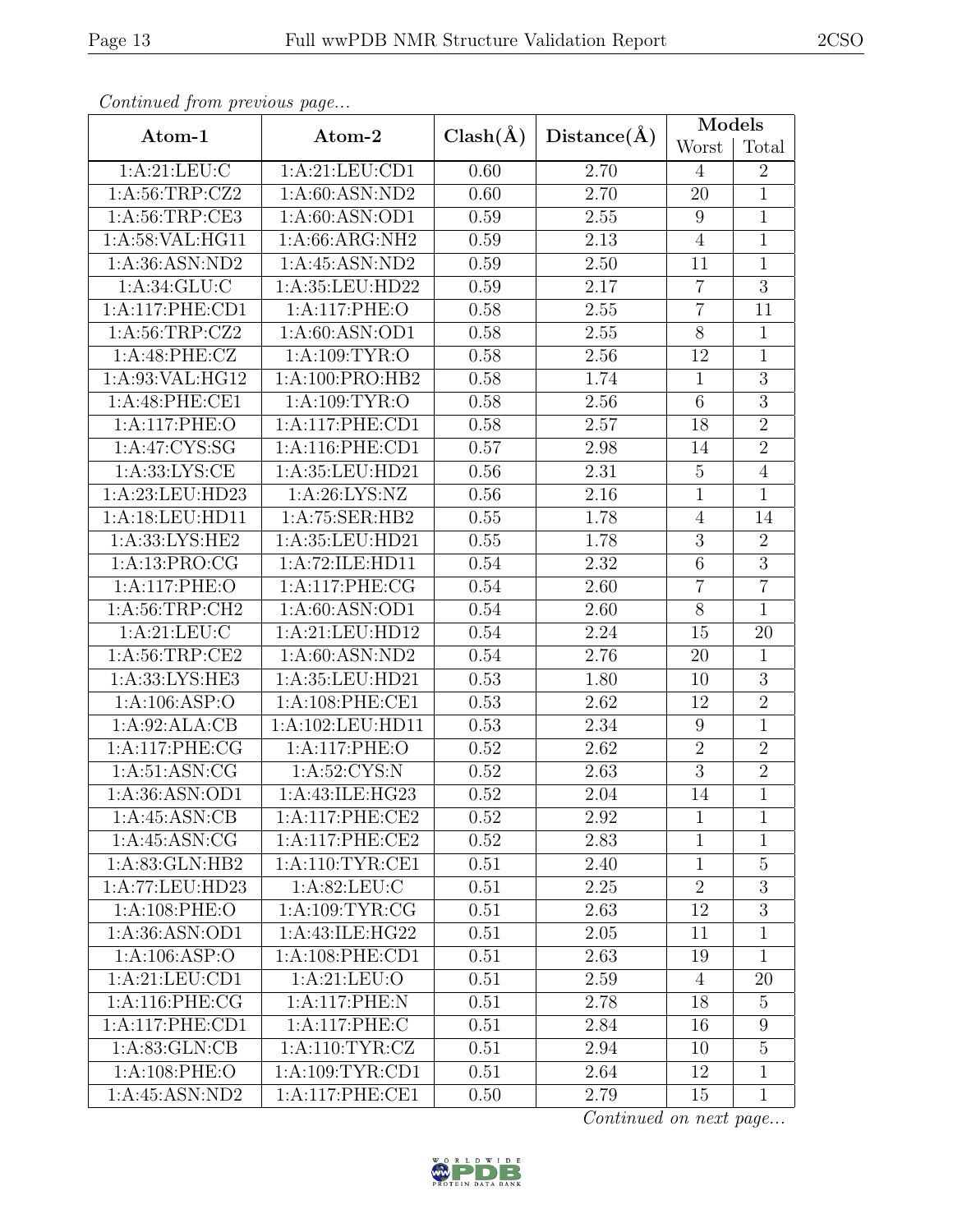| Continuea from previous page |                                  |              |             | <b>Models</b>   |                |
|------------------------------|----------------------------------|--------------|-------------|-----------------|----------------|
| Atom-1                       | Atom-2                           | $Clash(\AA)$ | Distance(A) | Worst           | Total          |
| 1: A:89: SER:O               | 1:A:92:ALA:N                     | 0.50         | 2.45        | $6\phantom{.}6$ | 11             |
| 1:A:89:SER:O                 | 1: A:91: SER: N                  | 0.50         | 2.45        | 10              | $\overline{6}$ |
| 1: A:50: GLY:N               | 1:A:107:ALA:O                    | 0.50         | 2.45        | 17              | 11             |
| 1:A:84:PRO:HG3               | 1:A:93:VAL:HG21                  | 0.50         | 1.82        | 9               | $\mathbf{1}$   |
| 1:A:18:LEU:HD13              | 1:A:79:GLU:OE2                   | 0.50         | 2.06        | 12              | $\mathbf{1}$   |
| 1:A:114:SER:O                | 1:A:116:PHE:N                    | 0.49         | 2.45        | $\overline{4}$  | $\overline{2}$ |
| 1: A:116: PHE:CD1            | 1:A:116:PHE:C                    | 0.49         | 2.86        | 18              | $\overline{2}$ |
| 1: A:25: MET:CE              | 1:A:32:ILE:HD11                  | 0.49         | 2.37        | $\overline{2}$  | 11             |
| 1:A:116:PHE:C                | 1: A:116: PHE:CD1                | 0.49         | $2.85\,$    | $\overline{6}$  | $\overline{3}$ |
| 1:A:116:PHE:CD1              | 1:A:117:PHE:N                    | 0.49         | 2.80        | 18              | $\mathbf{1}$   |
| 1:A:65:ASN:OD1               | 1: A:67: GLN:N                   | 0.49         | 2.45        | 8               | $\overline{4}$ |
| 1:A:82:LEU:HD21              | 1:A:111:PHE:CE1                  | 0.49         | 2.43        | 10              | 8              |
| 1:A:37:LEU:HD13              | 1:A:108:PHE:CE1                  | 0.49         | 2.42        | 6               | $\mathbf{1}$   |
| 1:A:82:LEU:CD2               | 1:A:111:PHE:CE1                  | 0.49         | 2.96        | 10              | $\overline{7}$ |
| 1: A:101: PHE:CD1            | 1:A:102:LEU:N                    | 0.49         | 2.81        | 15              | $\overline{3}$ |
| 1: A:49:THR:CG2              | 1:A:105:PRO:O                    | 0.49         | 2.61        | 13              | $\overline{1}$ |
| 1: A:35:LEU: N               | 1:A:35:LEU:CD2                   | 0.48         | 2.72        | $\overline{7}$  | 3              |
| 1: A: 55: ASP: O             | 1:A:58:VAL:N                     | 0.48         | 2.46        | 11              | $\overline{5}$ |
| 1:A:48:PHE:CE1               | 1:A:109:TYR:HB2                  | 0.48         | 2.43        | 16              | $\overline{1}$ |
| 1:A:48:PHE:CD1               | 1:A:48:PHE:N                     | 0.48         | 2.82        | 17              | $\overline{4}$ |
| 1: A:34: GLU:O               | 1:A:35:LEU:HD23                  | 0.48         | 2.08        | 11              | $\mathbf{1}$   |
| 1: A:40: ASP:O               | $1:A:42:\overline{\text{LYS:N}}$ | 0.48         | 2.46        | $\sqrt{3}$      | $\overline{2}$ |
| 1: A:83: GLN: CB             | 1:A:110:TYR:CE1                  | 0.47         | 2.97        | $\overline{1}$  | $\mathbf{1}$   |
| 1:A:83:GLN:HB2               | 1: A:110: TYR: CE2               | 0.47         | 2.43        | 17              | $\overline{1}$ |
| 1: A: 103: ASP: CG           | 1: A: 103: ASP: O                | 0.47         | 2.53        | 14              | 15             |
| 1:A:102:LEU:O                | 1:A:103:ASP:C                    | 0.47         | 2.53        | 20              | 10             |
| 1:A:45:ASN:ND2               | 1:A:117:PHE:CZ                   | 0.47         | 2.83        | 15              | 3              |
| 1:A:84:PRO:HG3               | $1:A:93:\overline{VAL:HG11}$     | 0.47         | 1.86        | $\overline{7}$  | $\mathbf{1}$   |
| 1: A: 103: ASP: O            | 1: A: 103: ASP: CG               | 0.47         | 2.53        | 18              | $\mathbf{1}$   |
| 1: A:63: VAL: HG11           | 1: A:69: GLY: HA2                | 0.47         | 1.86        | $\overline{7}$  | $\,6$          |
| 1:A:37:LEU:HD22              | 1: A:37: LEU: N                  | 0.47         | 2.25        | 20              | 1              |
| 1: A:56:TRP:CD2              | 1: A:60: ASN:OD1                 | 0.46         | 2.68        | 9               | $\mathbf{1}$   |
| 1:A:77:LEU:HD23              | 1:A:77:LEU:O                     | 0.46         | 2.11        | 11              | $\overline{3}$ |
| 1:A:13:PRO:CG                | 1:A:16:ILE:HD12                  | 0.46         | 2.40        | 11              | $\overline{2}$ |
| 1: A:39: LYS:O               | 1: A:42:LYS:N                    | 0.46         | 2.49        | $\overline{2}$  | $\overline{1}$ |
| 1: A:110: TYR: CZ            | 1: A:116: PHE:CD1                | 0.46         | 3.03        | 11              | $\mathbf{1}$   |
| 1:A:93:VAL:HG23              | 1: A:94: ASP: N                  | 0.46         | 2.26        | $\overline{7}$  | $\overline{2}$ |
| 1:A:45:ASN:OD1               | 1:A:117:PHE:CE1                  | 0.46         | 2.69        | 17              | $\mathbf{1}$   |
| 1:A:17:ASP:O                 | 1: A:18:LEU: C                   | 0.46         | 2.55        | $\overline{5}$  | $\overline{4}$ |
| 1:A:22:TYR:CE2               | 1: A:26: LYS:HD3                 | 0.46         | 2.46        | $\overline{8}$  | $\overline{4}$ |
| 1:A:84:PRO:O                 | 1: A:90: LYS: NZ                 | 0.46         | 2.49        | $9\phantom{.0}$ | $\mathbf{1}$   |

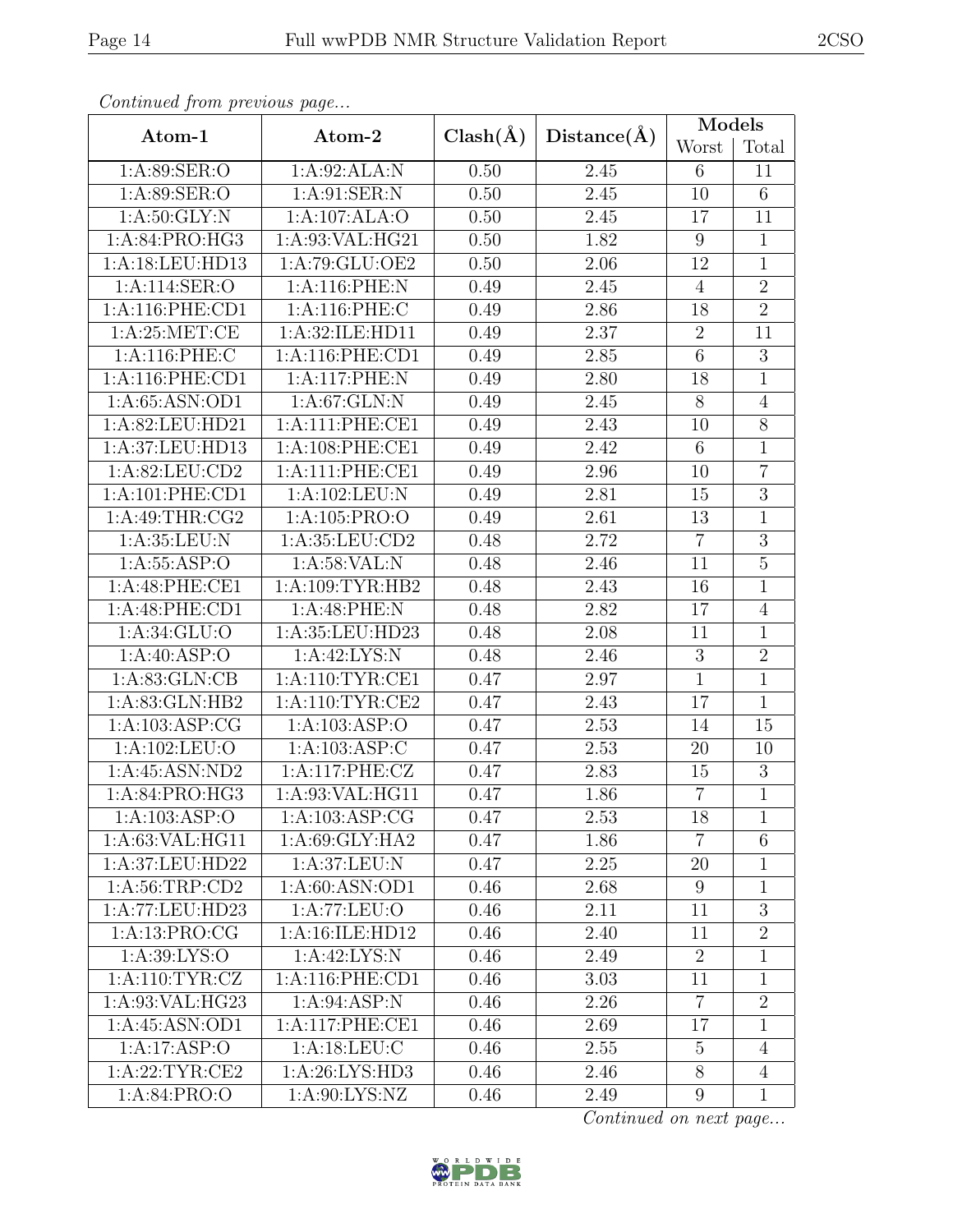| Continuea from previous page |                    |                   |                   | Models           |                |
|------------------------------|--------------------|-------------------|-------------------|------------------|----------------|
| Atom-1                       | Atom-2             | $Clash(\AA)$      | Distance(A)       | Worst            | Total          |
| 1: A:37: LEU: N              | 1:A:37:LEU:HD12    | 0.46              | 2.26              | 16               | $\mathbf{1}$   |
| 1:A:16:ILE:HG22              | 1:A:17:ASP:N       | 0.45              | 2.26              | 18               | $\overline{4}$ |
| 1: A: 33: LYS: CD            | 1:A:35:LEU:HD21    | 0.45              | 2.41              | $\mathbf 5$      | $\mathbf{1}$   |
| 1: A:83: GLN:HB2             | 1: A:110: TYR: CZ  | 0.45              | 2.47              | 14               | $\overline{2}$ |
| 1:A:37:LEU:CD1               | 1:A:108:PHE:CE1    | 0.45              | $3.00\,$          | 18               | $\mathbf 1$    |
| 1:A:102:LEU:HD12             | 1: A: 102: LEU: N  | $\overline{0.45}$ | $\overline{2.27}$ | $\boldsymbol{9}$ | $\mathbf{1}$   |
| 1:A:21:LEU:HD12              | 1:A:21:LEU:O       | 0.45              | 2.12              | 15               | 20             |
| 1:A:33:LYS:HZ1               | 1: A:35:LEU:HD21   | 0.45              | 1.68              | $\mathbf{1}$     | $\mathbf{1}$   |
| 1:A:44:PHE:CE2               | 1:A:118:CYS:SG     | 0.45              | 3.08              | 19               | $\mathbf{1}$   |
| 1:A:70:LEU:HD22              | 1:A:103:ASP:HB2    | 0.44              | 1.89              | $\overline{5}$   | $\overline{4}$ |
| 1:A:36:ASN:OD1               | 1:A:36:ASN:C       | 0.44              | 2.55              | 14               | $\overline{1}$ |
| 1: A: 33: LYS: CD            | 1:A:35:LEU:HD11    | 0.44              | 2.43              | 14               | $\mathbf 1$    |
| 1: A: 102: LEU: O            | 1:A:104:ASN:N      | 0.44              | 2.50              | 9                | $\mathbf 1$    |
| 1:A:48:PHE:CE2               | 1:A:111:PHE:CE2    | 0.44              | $3.05\,$          | $\overline{7}$   | $\overline{2}$ |
| 1:A:76:LEU:HD23              | 1: A:81: TYR:CD2   | 0.44              | 2.47              | $\mathbf{1}$     | $\overline{4}$ |
| 1:A:89:SER:O                 | 1: A:90: LYS: C    | 0.44              | 2.56              | 10               | $\overline{2}$ |
| 1: A:39: LYS:O               | 1:A:40:ASP:C       | 0.43              | 2.57              | $\overline{2}$   | $\overline{2}$ |
| 1: A:40: ASP:C               | 1:A:42:LYS:N       | 0.43              | 2.72              | $\overline{3}$   | $\mathbf{1}$   |
| 1: A: 33: LYS: CD            | 1:A:35:LEU:CD1     | 0.43              | 2.96              | 14               | $\mathbf{1}$   |
| 1:A:37:LEU:HD22              | 1:A:108:PHE:CE1    | 0.43              | 2.48              | 16               | $\overline{1}$ |
| 1: A:49:THR:O                | 1: A:50: GLY: C    | 0.43              | 2.56              | $\overline{2}$   | $\overline{1}$ |
| 1: A:51: ASN:O               | 1:A:52:CYS:C       | 0.43              | 2.56              | $\overline{2}$   | $\overline{7}$ |
| 1: A:53: VAL:O               | 1: A:54: ILE:C     | 0.43              | 2.57              | 11               | $\overline{1}$ |
| 1: A:86: GLY:O               | 1: A:87: ASP:C     | 0.43              | 2.55              | $\boldsymbol{9}$ | $\overline{1}$ |
| 1:A:37:LEU:N                 | 1:A:37:LEU:CD2     | 0.43              | 2.82              | 20               | $\mathbf{1}$   |
| 1:A:40:ASP:O                 | 1: A:41:LYS:C      | 0.43              | 2.57              | 14               | $\mathbf{1}$   |
| 1:A:75:SER:O                 | 1:A:78:ASN:N       | 0.43              | 2.51              | 9                | $\overline{2}$ |
| 1:A:93:VAL:O                 | 1:A:94:ASP:C       | 0.43              | 2.57              | 13               | $\overline{2}$ |
| 1:A:48:PHE:CE2               | 1:A:110:TYR:HA     | 0.43              | 2.49              | $\overline{5}$   | 1              |
| 1: A:89: SER: C              | 1: A:91: SER: N    | 0.43              | 2.72              | $\,6\,$          | $\overline{4}$ |
| 1:A:36:ASN:OD1               | 1: A:44: PHE: C    | 0.43              | 2.57              | 11               | $\mathbf{1}$   |
| 1: A:36: ASN: CG             | 1: A:36: ASN:O     | 0.43              | 2.57              | 20               | 1              |
| 1:A:92:ALA:HB2               | 1:A:102:LEU:HD21   | 0.43              | 1.89              | $\overline{2}$   | 1              |
| 1:A:22:TYR:CZ                | 1: A:26: LYS:HD3   | 0.43              | 2.49              | 11               | $\overline{2}$ |
| 1:A:45:ASN:HB2               | 1: A:46: HIS: CE1  | 0.43              | 2.49              | 13               | 1              |
| 1: A:87:ASP:O                | 1: A:88: MET:C     | 0.43              | 2.56              | 19               | 1              |
| 1: A:84: PRO:HA              | 1: A:109: TYR: CD1 | 0.42              | 2.50              | 4                | $\overline{2}$ |
| 1: A: 55: ASP:O              | 1: A:56:TRP:C      | 0.42              | 2.56              | $\overline{5}$   | $\overline{4}$ |
| 1:A:48:PHE:CD1               | 1: A: 109: TYR: O  | 0.42              | 2.71              | $6\,$            | $\mathbf{1}$   |
| 1: A:81:TYR:O                | 1:A:112:PRO:CD     | 0.42              | 2.67              | 12               | $\overline{2}$ |
| 1:A:23:LEU:HD23              | 1:A:26:LYS:HZ1     | 0.42              | 1.75              | $\mathbf{1}$     | $\mathbf 1$    |

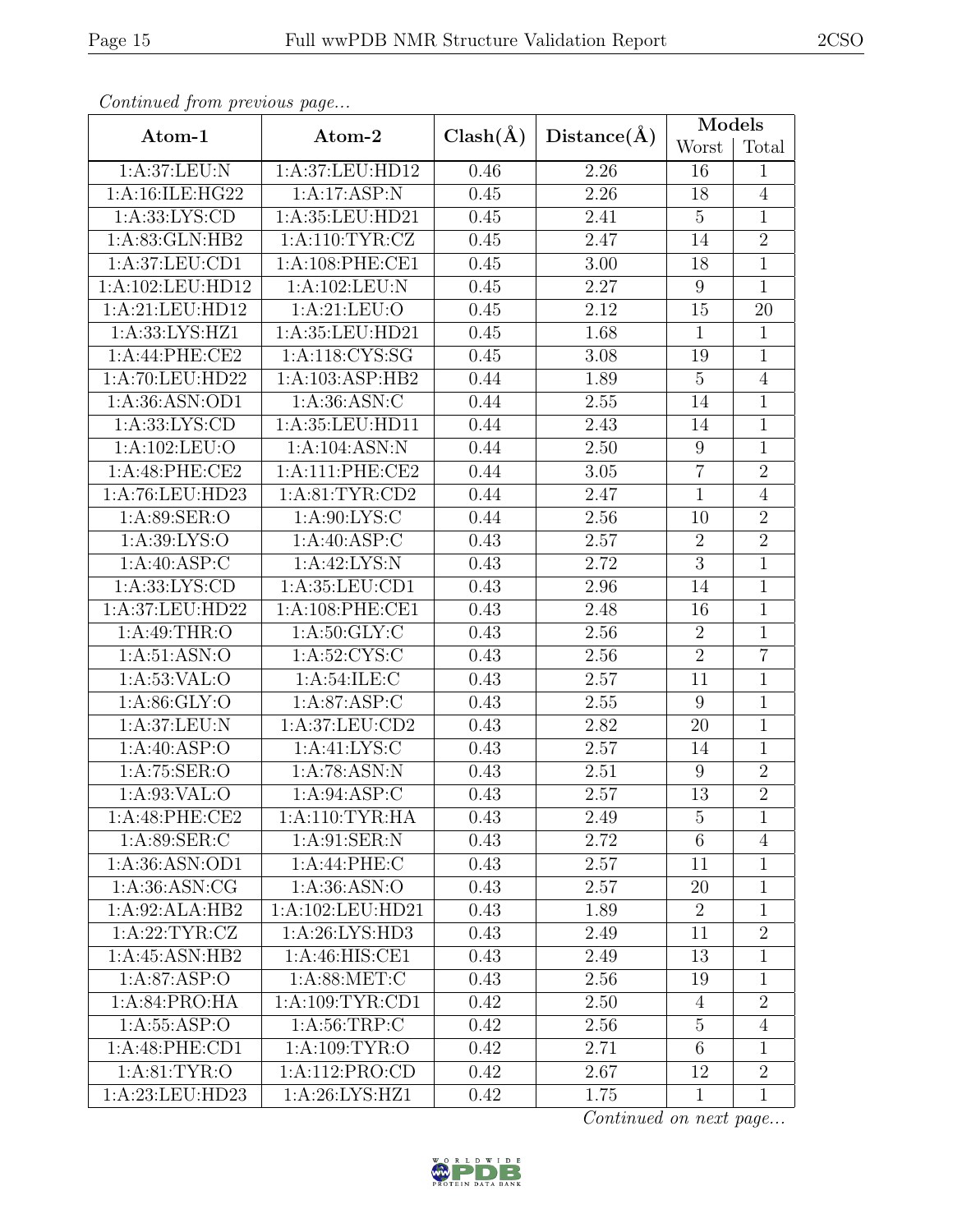| Atom-1                    | Atom-2            | $Clash(\AA)$ | Distance(A) | Models          |                |
|---------------------------|-------------------|--------------|-------------|-----------------|----------------|
|                           |                   |              |             | Worst           | Total          |
| 1:A:48:PHE:CE1            | 1: A:110: TYR: HA | 0.42         | 2.49        | 15              | $\overline{2}$ |
| 1: A:38: GLU:CB           | 1:A:43:ILE:HD13   | 0.42         | 2.45        | $6\phantom{.}6$ | $\overline{1}$ |
| 1:A:38:GLU:HB2            | 1:A:43:ILE:HD13   | 0.42         | 1.92        | 13              | $\mathbf{1}$   |
| 1:A:32:ILE:HG12           | 1: A:56:TRP:CD1   | 0.42         | 2.48        | 15              | $\mathbf{1}$   |
| 1:A:70:LEU:CD2            | 1:A:103:ASP:HB2   | 0.42         | 2.44        | $\sqrt{3}$      | $\overline{3}$ |
| 1: A:56:TRP: CZ3          | 1: A:60: ASN:OD1  | 0.42         | 2.72        | $\overline{9}$  | $\overline{1}$ |
| 1: A:110: TYR: CG         | 1:A:116:PHE:HB2   | 0.42         | 2.49        | 12              | $\mathbf{1}$   |
| 1:A:45:ASN:O              | 1:A:46:HIS:C      | 0.42         | 2.58        | 15              | $\mathbf{1}$   |
| 1:A:41:LYS:N              | 1:A:41:LYS:HD2    | 0.42         | 2.30        | 16              | $\overline{1}$ |
| 1:A:14:GLU:OE1            | 1:A:14:GLU:C      | 0.41         | 2.59        | $\overline{5}$  | $\mathbf{1}$   |
| 1:A:94:ASP:OD1            | 1: A:94: ASP:C    | 0.41         | 2.59        | $\overline{9}$  | $\mathbf{1}$   |
| 1: A:22:TYR:CG            | 1: A:81: TYR: CD1 | 0.41         | 3.08        | 12              | $\overline{2}$ |
| 1:A:45:ASN:O              | 1:A:116:PHE:CD2   | 0.41         | 2.74        | 13              | $\mathbf{1}$   |
| 1: A:50: GLY:O            | 1: A:51: ASN: C   | 0.41         | 2.58        | $\mathbf{1}$    | $\overline{2}$ |
| $1:$ A:115:GLY:O          | 1:A:116:PHE:C     | 0.41         | 2.58        | $\mathbf 5$     | $\mathbf{1}$   |
| 1: A:65: ASN:OD1          | 1: A:66: ARG:N    | 0.41         | 2.53        | $\overline{12}$ | $\overline{1}$ |
| $1:A:66:A\overline{RG:O}$ | 1: A:69: GLY:N    | 0.41         | 2.53        | $\overline{4}$  | $\mathbf{1}$   |
| $1:$ A:110:TYR:CD2        | 1: A:116: PHE:CD2 | 0.41         | 3.08        | $\overline{11}$ | $\overline{1}$ |
| 1:A:23:LEU:HD23           | 1: A:26: LYS:CE   | 0.41         | 2.46        | $\overline{7}$  | $\mathbf{1}$   |
| 1: A: 33: LYS: CE         | 1:A:35:LEU:HD11   | 0.41         | 2.46        | 14              | $\mathbf{1}$   |
| 1: A:80: GLY:O            | 1: A:83: GLN:NE2  | 0.41         | 2.54        | $\overline{7}$  | $\mathbf{1}$   |
| 1:A:73:ALA:HB1            | 1:A:101:PHE:CD2   | 0.41         | 2.50        | 17              | $\overline{1}$ |
| 1:A:103:ASP:O             | 1:A:103:ASP:OD1   | 0.41         | 2.39        | 20              | $\mathbf{1}$   |
| 1:A:45:ASN:C              | 1:A:46:HIS:ND1    | 0.40         | 2.74        | 13              | $\mathbf{1}$   |
| 1:A:33:LYS:HD2            | 1:A:35:LEU:HD11   | 0.40         | 1.93        | 14              | $\mathbf{1}$   |
| 1:A:92:ALA:CB             | 1:A:102:LEU:HD21  | 0.40         | 2.46        | $\overline{7}$  | $\overline{1}$ |
| 1: A:33: LYS: HA          | 1: A: 33: LYS: CE | 0.40         | 2.47        | 11              | $\mathbf{1}$   |
| 1:A:77:LEU:HD21           | 1: A:84: PRO:HD3  | 0.40         | 1.93        | $\overline{12}$ | $\overline{1}$ |
| 1: A:35:LEU:O             | 1: A:47: CYS:O    | 0.40         | 2.40        | $\overline{7}$  | $\overline{2}$ |
| 1:A:73:ALA:HB1            | 1:A:101:PHE:CE2   | 0.40         | 2.51        | 14              | $\overline{1}$ |
| 1:A:45:ASN:ND2            | 1:A:119:GLU:OE2   | 0.40         | 2.53        | 16              | 1              |
| 1: A:86: GLY:O            | 1:A:88:MET:N      | 0.40         | 2.55        | 18              | $\mathbf{1}$   |

#### 6.3 Torsion angles (i)

#### 6.3.1 Protein backbone (i)

In the following table, the Percentiles column shows the percent Ramachandran outliers of the chain as a percentile score with respect to all PDB entries followed by that with respect to all NMR entries. The Analysed column shows the number of residues for which the backbone conformation was analysed and the total number of residues.

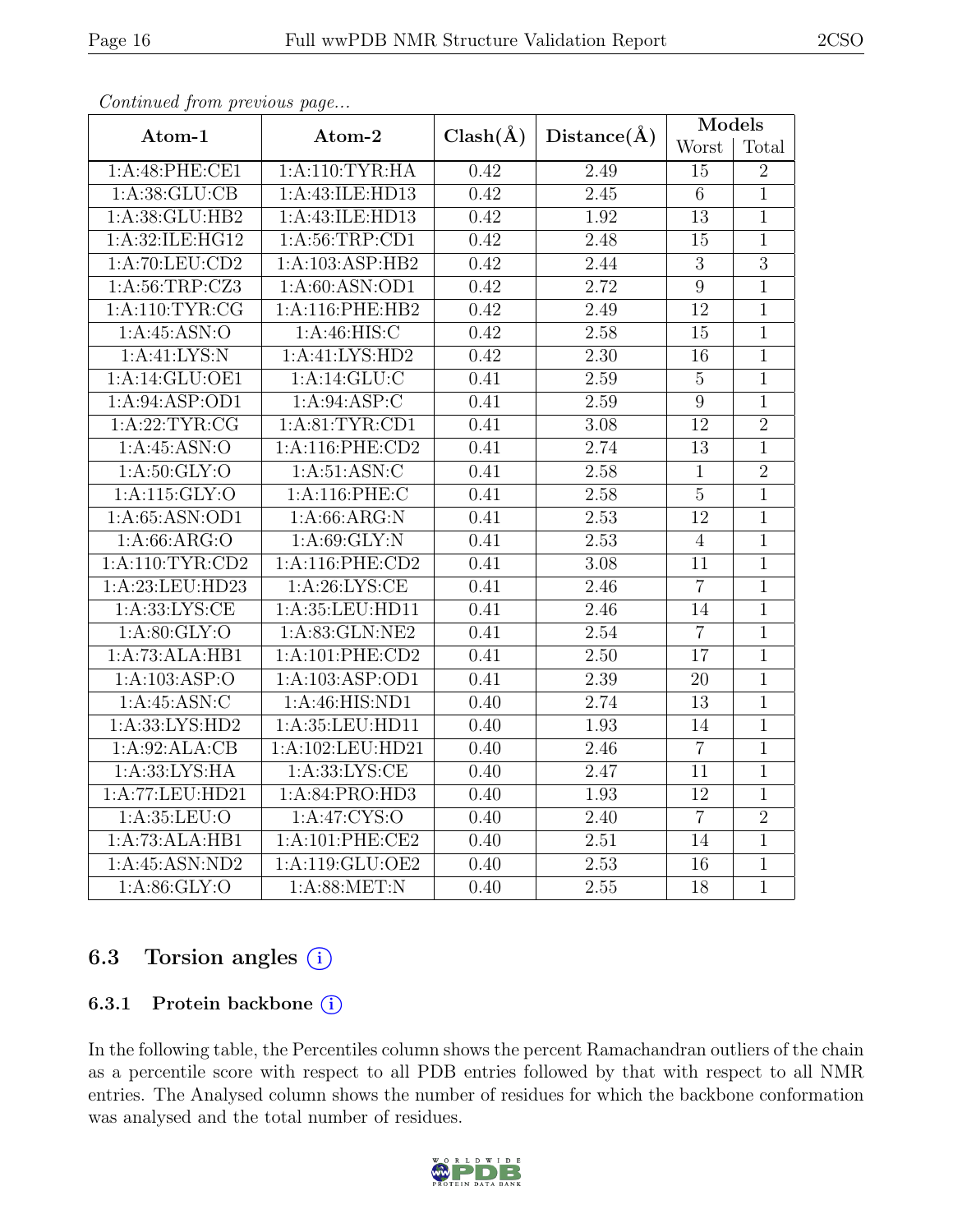|     | $Mol$ Chain | Analysed       | Favoured   | Allowed                                  | Outliers  | Percentiles |
|-----|-------------|----------------|------------|------------------------------------------|-----------|-------------|
|     |             | 105/127(83%)   |            | 94±3 (89±2%)   11±3 (10±2%)   1±1 (1±1%) |           | 69          |
| All | All         | 2100/2540(83%) | 1871 (89%) | $211(10\%)$                              | $18(1\%)$ | 69          |

All 10 unique Ramachandran outliers are listed below. They are sorted by the frequency of occurrence in the ensemble.

| Mol | Chain | Res | <b>Type</b> | Models (Total) |
|-----|-------|-----|-------------|----------------|
|     | А     | 90  | LYS         | 4              |
| 1   | А     | 41  | <b>LYS</b>  | 3              |
| 1   | А     | 115 | <b>GLY</b>  | $\overline{2}$ |
| 1   | А     | 49  | <b>THR</b>  | $\overline{2}$ |
| 1   | А     | 114 | <b>SER</b>  | $\overline{2}$ |
| 1   | А     | 116 | PHE         | 1              |
| 1   | А     | 103 | ASP         | 1              |
| 1   | А     | 53  | VAL         | 1              |
| 1   | А     | 88  | MET         | 1              |
|     |       | 40  | ASP         |                |

#### 6.3.2 Protein sidechains  $(i)$

In the following table, the Percentiles column shows the percent sidechain outliers of the chain as a percentile score with respect to all PDB entries followed by that with respect to all NMR entries. The Analysed column shows the number of residues for which the sidechain conformation was analysed and the total number of residues.

| Mol | Chain | Analysed          | Rotameric          | <b>Outliers</b> |    | Percentiles |
|-----|-------|-------------------|--------------------|-----------------|----|-------------|
|     |       | $93/108$ (86\%)   | $86\pm2(93\pm2\%)$ | $17+2(7+2%)$    | 18 | 66          |
|     | All   | $1860/2160(86\%)$ | 1724 (93%)         | 136 (7%)        |    | 66          |

All 26 unique residues with a non-rotameric sidechain are listed below. They are sorted by the frequency of occurrence in the ensemble.

| Mol | Chain | Res | <b>Type</b>      | Models (Total) |
|-----|-------|-----|------------------|----------------|
|     |       | 21  | <b>LEU</b>       | 20             |
|     |       | 70  | <b>LEU</b>       | 20             |
|     |       | 65  | $\overline{ASN}$ | 16             |
|     | А     | 29  | <b>GLU</b>       | 10             |
| 1   | А     | 33  | $LY\overline{S}$ | 9              |
|     |       | 75  | <b>SER</b>       | 9              |
|     |       | 99  | <b>ASN</b>       |                |
|     |       | 116 | <b>PHE</b>       |                |

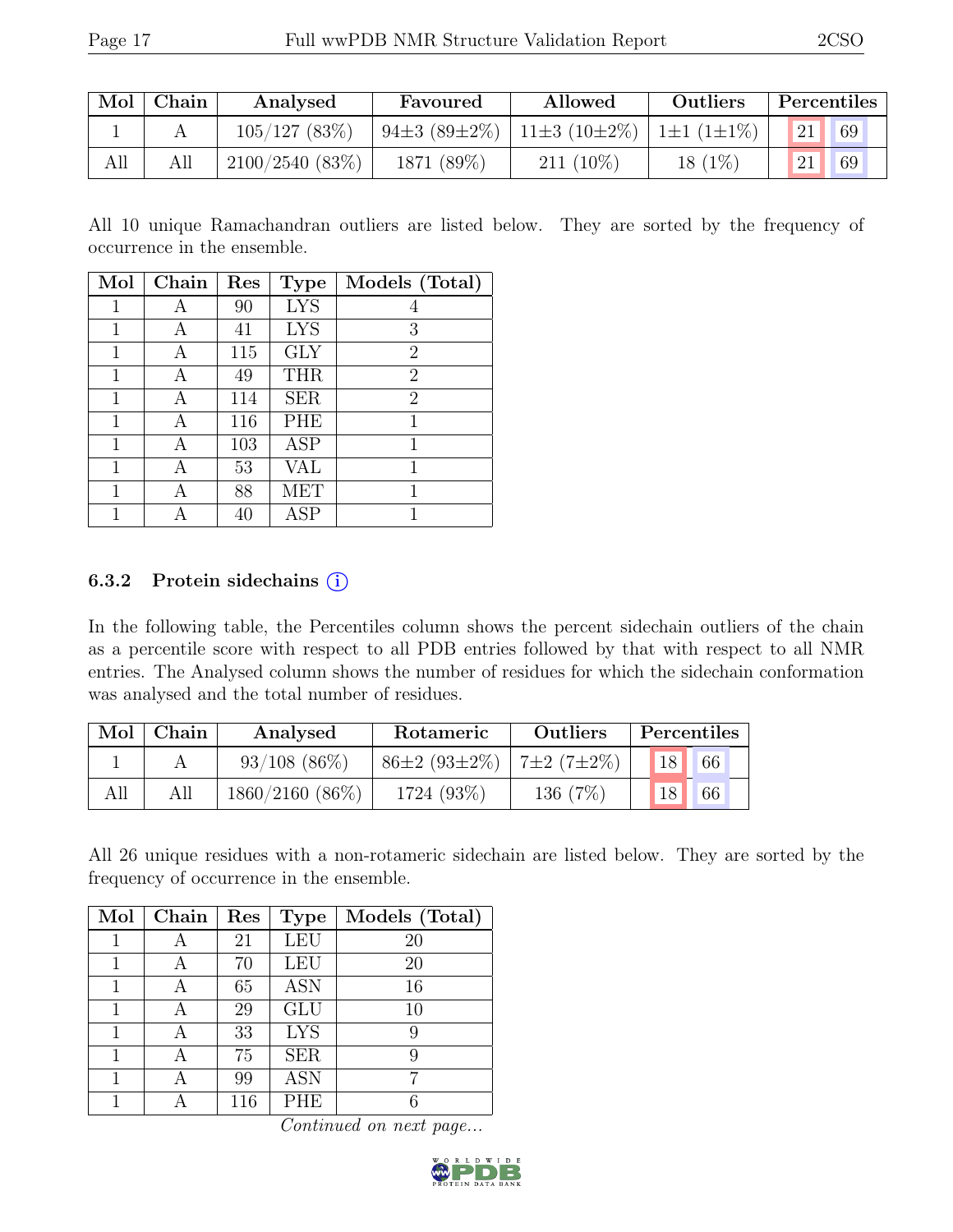| Mol            | Chain            | Res    | <b>Type</b>             | Models (Total) |
|----------------|------------------|--------|-------------------------|----------------|
| $\mathbf{1}$   | А                | 35     | LEU                     | 5              |
| $\mathbf 1$    | А                | 119    | <b>GLU</b>              | $\overline{5}$ |
| $\mathbf{1}$   | $\boldsymbol{A}$ | 48     | PHE                     | $\overline{4}$ |
| $\mathbf{1}$   | А                | 51     | ASN                     | 3              |
| $\mathbf{1}$   | А                | 39     | <b>LYS</b>              | 3              |
| $\mathbf{1}$   | А                | 113    | ASP                     | 3              |
| $\mathbf{1}$   | $\boldsymbol{A}$ | 41     | <b>LYS</b>              | 3              |
| $\mathbf{1}$   | $\overline{A}$   | $30\,$ | <b>LYS</b>              | $\overline{2}$ |
| $\mathbf{1}$   | $\overline{A}$   | 38     | <b>GLU</b>              | $\overline{2}$ |
| $\overline{1}$ | $\overline{A}$   | 66     | $\overline{\text{ARG}}$ | $\overline{1}$ |
| $\mathbf{1}$   | $\mathbf{A}$     | 87     | <b>ASP</b>              | $\mathbf{1}$   |
| $\mathbf 1$    | А                | 14     | GLU                     | $\mathbf{1}$   |
| $\mathbf 1$    | А                | $55\,$ | <b>ASP</b>              | $\mathbf{1}$   |
| $\mathbf 1$    | А                | 62     | <b>SER</b>              | $\mathbf 1$    |
| $\mathbf 1$    | $\boldsymbol{A}$ | 60     | <b>ASN</b>              | $\mathbf{1}$   |
| $\mathbf 1$    | $\boldsymbol{A}$ | 45     | <b>ASN</b>              | $\mathbf{1}$   |
| $\mathbf 1$    | А                | 106    | ASP                     | $\mathbf{1}$   |
| $\mathbf{1}$   | А                | 36     | <b>ASN</b>              | $\mathbf{1}$   |

#### 6.3.3 RNA  $(i)$

There are no RNA molecules in this entry.

#### 6.4 Non-standard residues in protein, DNA, RNA chains (i)

There are no non-standard protein/DNA/RNA residues in this entry.

#### 6.5 Carbohydrates  $(i)$

There are no monosaccharides in this entry.

## 6.6 Ligand geometry  $(i)$

There are no ligands in this entry.

#### 6.7 Other polymers  $(i)$

There are no such molecules in this entry.

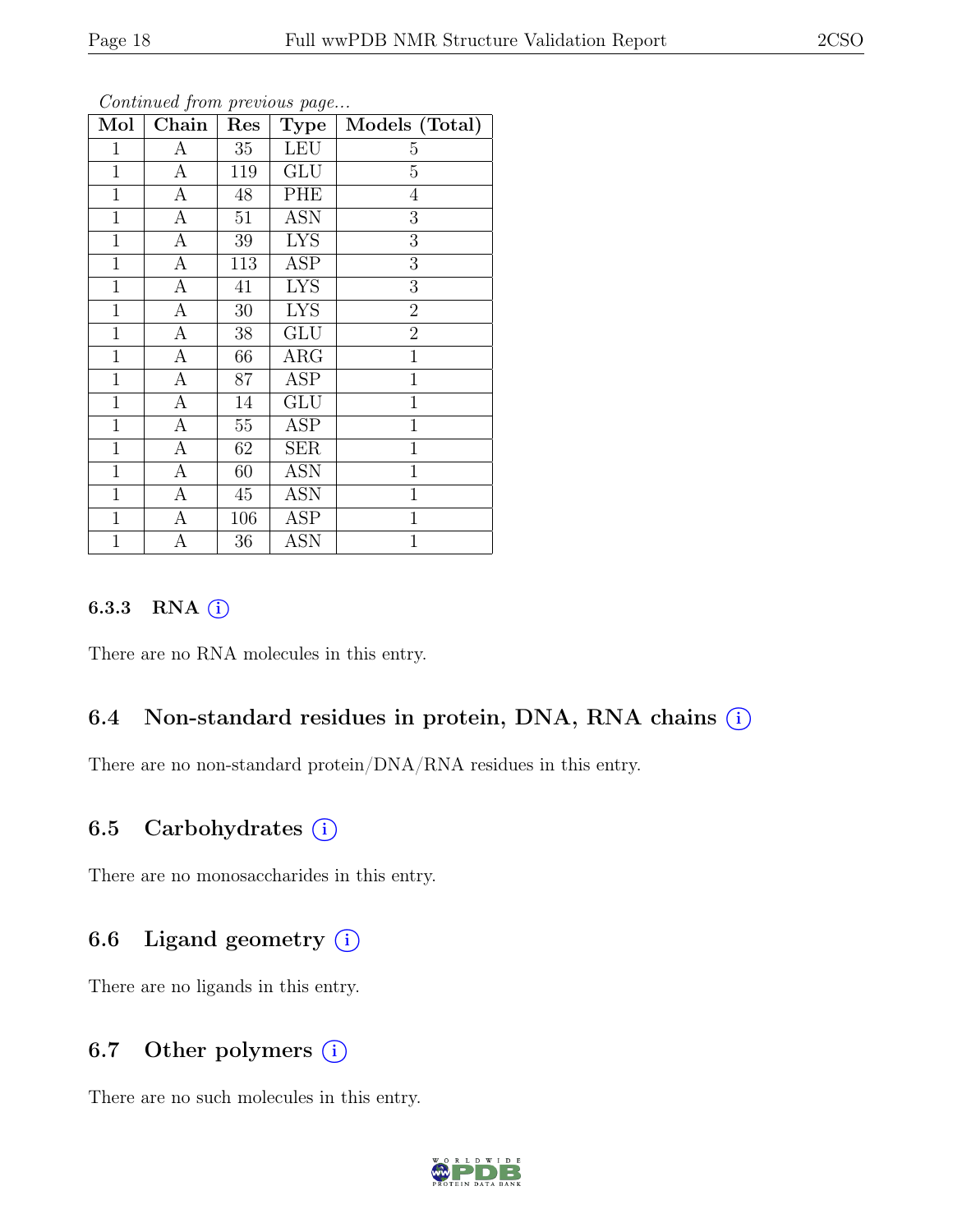## 6.8 Polymer linkage issues (i)

There are no chain breaks in this entry.